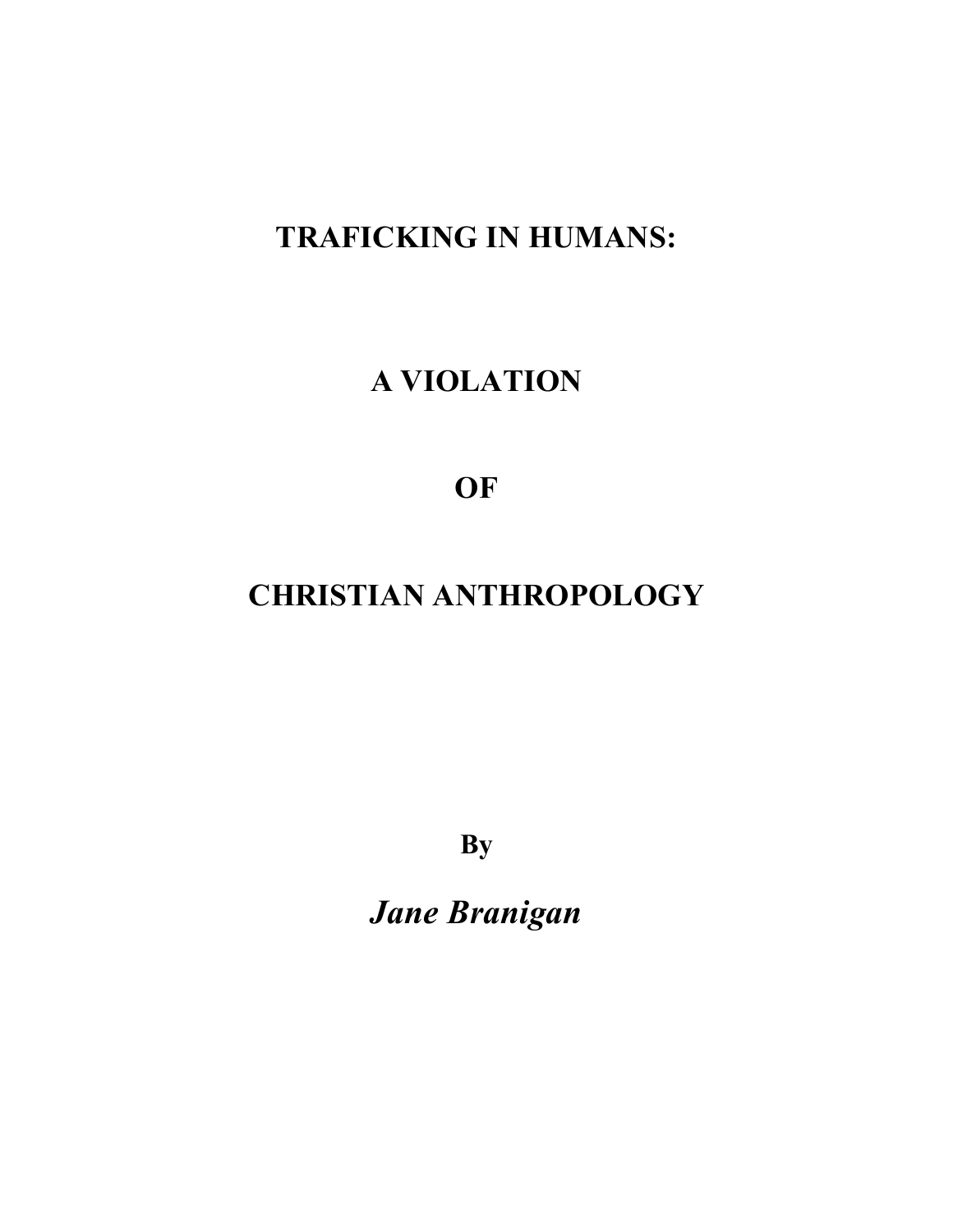# **TRAFICKING IN HUMANS: A VIOLATION OF CHRISTIAN ANTHROPOLOGY**

In the light of Christian anthropology, this paper exposes the trafficking of young women who are sold into Sex Slavery in Australia today. It details the ways in which a particular group within the Catholic Church has addressed this concern and its implications for the wider Christian community.

Human Trafficking and slavery exist in Australia, in 2012! Although this claim is startling, it is sadly true. People from impoverished situations, predominantly in Asia, are trafficked into capital cities in Australia, including Melbourne and even country Victoria. These people are brought here to work in industries such as agriculture, hospitality, construction and prostitution, where they treated as slaves. Victims of labour trafficking may also be subjected to domestic servitude.<sup>1</sup> In this paper I will concentrate particularly on the women trafficked into prostitution, in Australia.

I first became aware of this serious abuse of human dignity in our own neighbourhood through viewing the film " The Jammed", which was released in 2007. This film is a social thriller that tells the true story of a group of young women who are sold into sex slavery and who work in illegal brothels in Melbourne and Sydney. The plot reveals their work within the sex industry and the gross abuse they suffer as the victims of this sinister

<sup>&</sup>lt;sup>1</sup> "Anti-Slavery Australia" http://www.antislavery.org.au/resources/fact-sheets/104-fact-sheet-3what-is-human-trafficking.html [accessed 7 August 2012]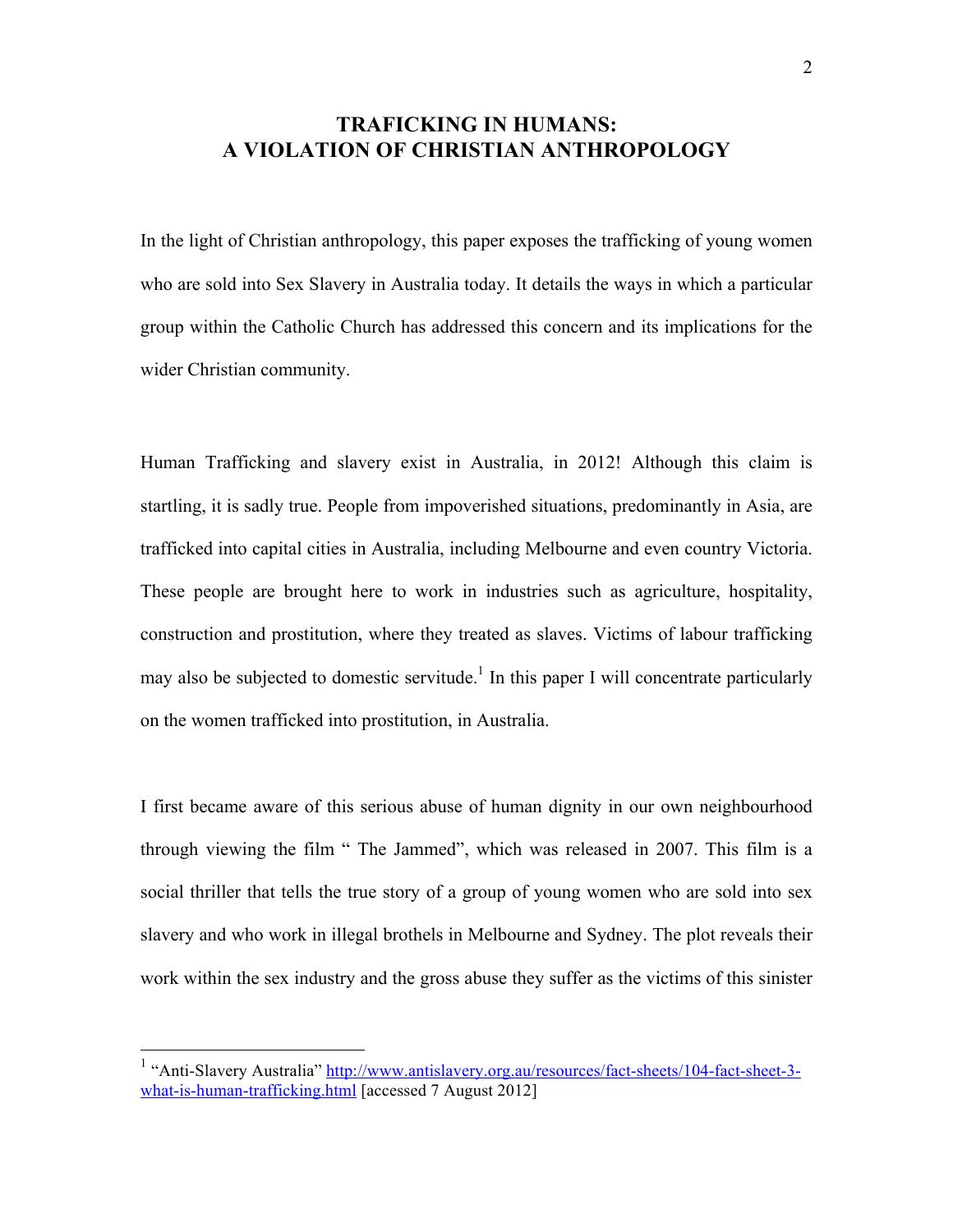crime.<sup>2</sup> The devastating impact on the Chinese mother who searches for her 'lost' daughter is also explored. The film highlighted for me the contradiction between Christian anthropology and the actual lived experience of people who have been trafficked. I was shocked, disgusted, saddened and angry: concurrently. Although I saw this film two years ago, the issue of human trafficking and the plight of its innocent victims has stayed with me, moving me from complacency to involvement in raising awareness and to writing this paper.

Trafficking of women and their subsequent abuse is wrong on many levels including: moral, ethical, legal, spiritual and religious. This practice would be shocking anywhere in the world but in a civilized, educated and developed country such as Australia, the contrast between visible main stream society and the clandestine world of trafficked women sold into sex slavery is quite disturbing. Whilst the Australian Federal Police, the State Police Officers, the Australian Red Cross and several Non Government Organizations (NGOs) are proactive in this field and the media has published articles and screened documentaries, the community at large appears to be unaware of the abuse of human rights occurring through trafficking in Australia today.

Both secular and government organizations have seen the desperate need to rescue the trafficked women and support them in re-building healthy and meaningful lives. Australian Catholic Religious Against Trafficking in Human (ACRATH) works actively in this field as a visible presence of the Catholic Church. Their motivation is to right the grave injustice inflicted on trafficked women through their work in awareness raising,

<sup>&</sup>lt;sup>2</sup> The Jammed http://www.imdb.com/title/tt0791178/ [accessed 7 August 2012]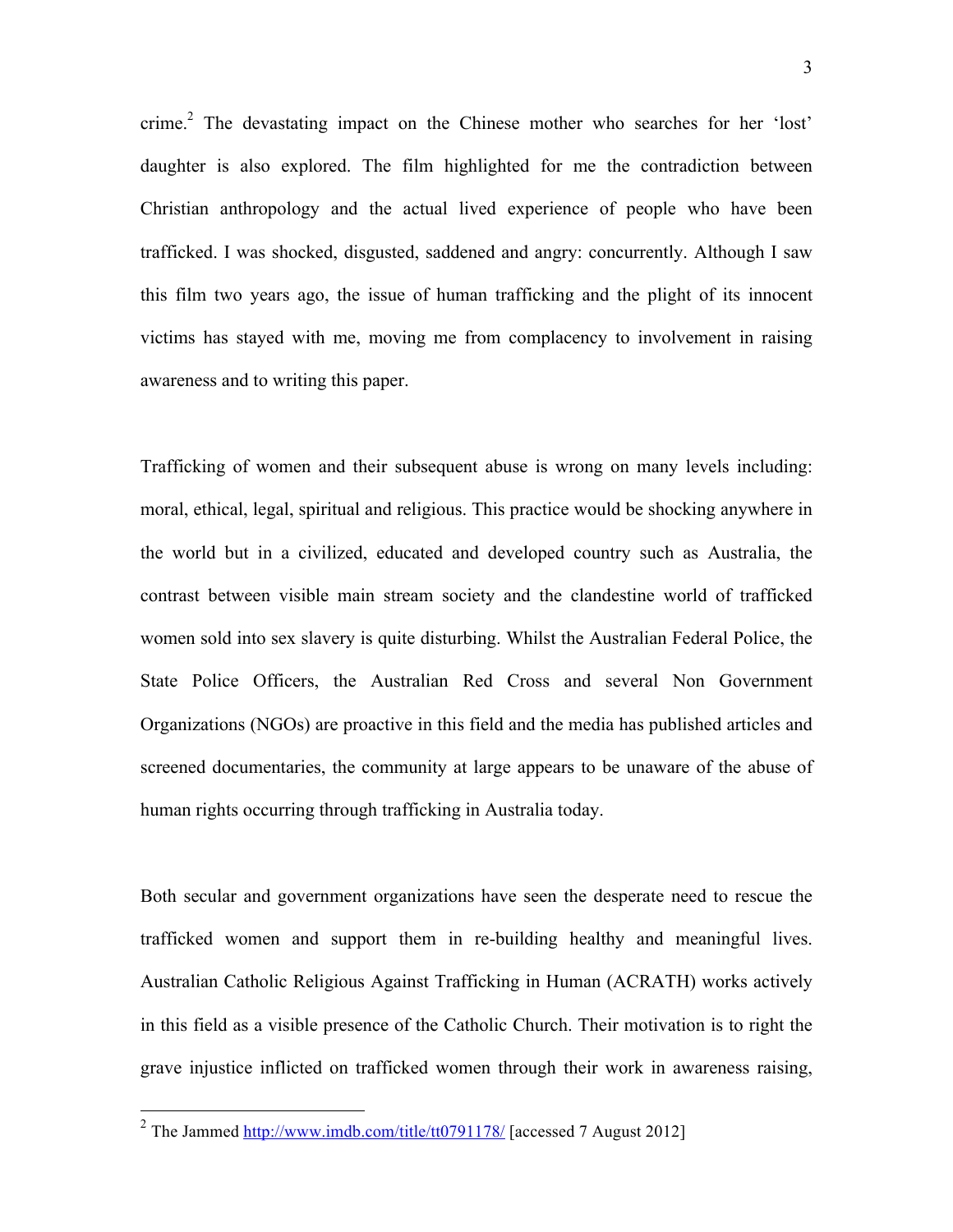advocacy, lobbying the Australian government with respect to the prosecution of traffickers and compensation for the trafficked people as victims of crime. They are also involved in the counseling and accompaniment of women rescued from trafficking.

Although the ACRATH organisation is endorsed by Catholic Religious Australia, the peak body for 190 religious orders in Australia, representing 8000 religious sisters, brothers and priests<sup>3</sup> there are also lay members who work beside their religious colleagues. These people both religious and lay are committed to addressing the inconsistency between their belief concerning the ideal human society, as defined in scripture and Roman Catholic teachings, and reality for trafficked women.

Trafficking in humans stands in stark opposition to human rights and in violation of 'Christian Anthropology'. From the Scriptures we learn that the human person is created in the image and likeness of God (Gen 1:26). This is the greatest compliment God could bestow on humanity and consequently affords people, everyone, innate dignity. Being created 'in the image God' also means that people are created as loving because "God is love"(1Jn 4:7) and free, having autonomy concerning their own lives, as described in the story where Adam and Eve choose to disobey God (Gen 3). People should therefore be free to love and be loved without coercion and enslavement. Victims of trafficking are denied the "gift of human freedom,"<sup>4</sup> the basic, yet intrinsic God given right of freedom affords people choice regarding their location, actions and lifestyle. Freedom allows

<sup>&</sup>lt;sup>3</sup> "ACRATH Australian Catholic Religious Against Trafficking in Humans Website" http://acrath.org.au/ [accessed 7 August 2012]

<sup>4</sup> John Sachs, R. *The Christian Vision of Humanity Basic Christian Anthropology.* (Minnesota: Collegeville 1991) 27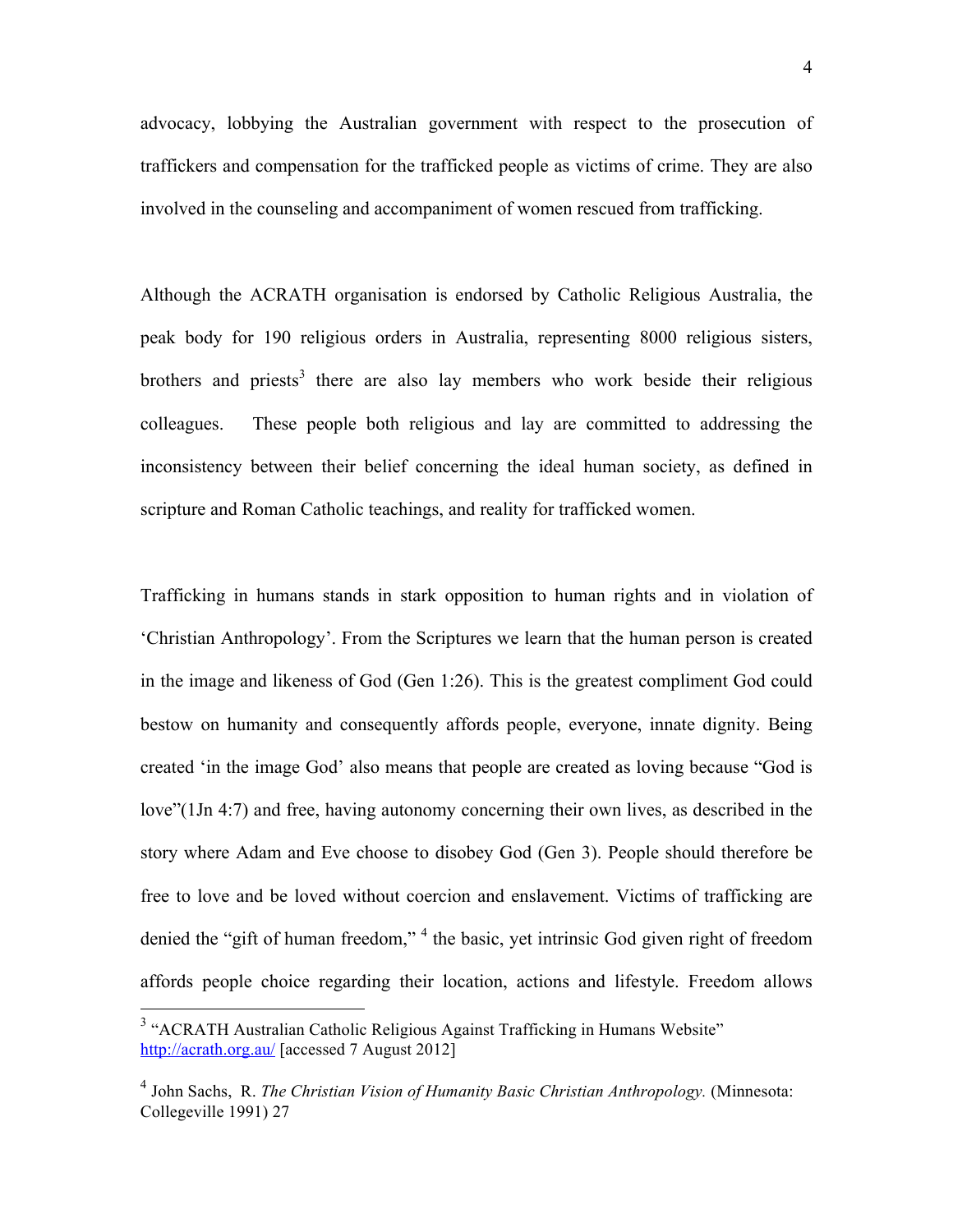individuals the capacity to choose who they are going to be and how they will spend their lives. 5

Both the Hebrew and Christian scriptures speak of how communities should live and how people should treat one another. Initially in the story of God's relationship with humanity the Israelites, God's chosen people are given the Ten Commandments as a means of living harmoniously with each other. (Ex 2-18) In particular adultery was not to be permitted in the society envisioned by God. (Ex 2:14) It would follow then that women trafficked into the sex industry is an abomination to God's plan. The Old Testament prophets constantly remind the people to rescue those who are oppressed (Is 1:17), not to abuse a widow or orphan (Ex 22:22) and live justly and mercifully (Mic 6:8). Respect for human dignity is expressed by the way that communities treat the people who live within them  $6$ 

God's most significant message to humanity concerning interpersonal relationships was delivered through the life and mission of Jesus. Jesus extended the invitation for humanity to live in relationship with a loving God who asks them to love God with their whole hearts and to love others as they love themselves. (Mat 22: 37- 39) Christians can reciprocate God's love for them, through their expressions of love for others, demonstrated by their actions. However society treats their most vulnerable members is the way that they treat Jesus. (Mat 25:40) At the time of final judgment Jesus will identify himself with the hungry, the thirsty, the stranger, the naked and the imprisoned.

 $\frac{1}{5}$ <sup>5</sup> Sachs, *The Christian Vision of Humanity Basic Christian Anthropology*, 29

<sup>6</sup> Sachs, *The Christian Vision of Humanity Basic Christian Anthropology*, 35-36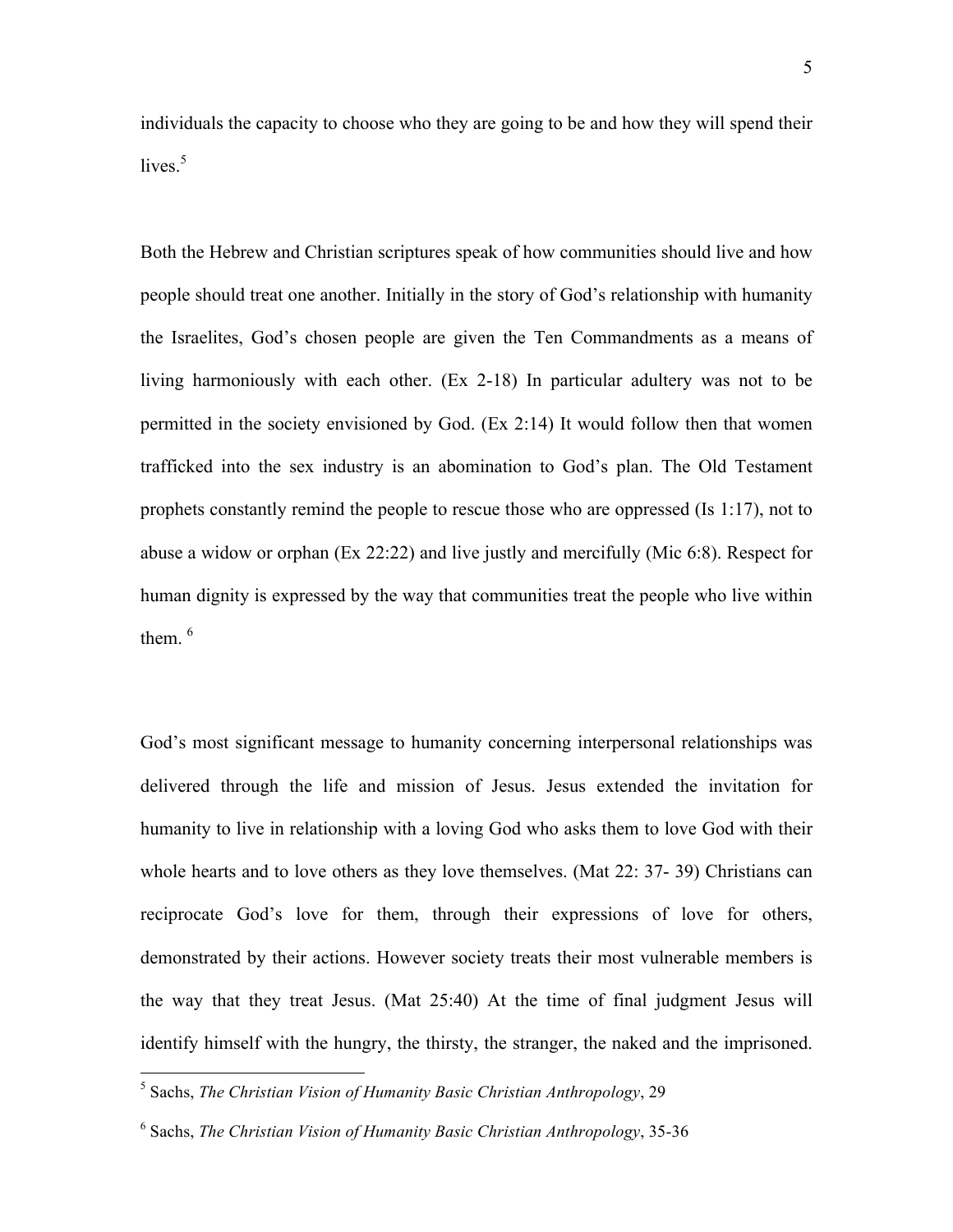(Mat 25:40) and those who have offered a helping hand will be rewarded with eternal life. (Mat 25: 46)<sup>7</sup> Care for others is not an optional extra in God's plan for humanity, but as an imperative for living within a community.

During Jesus' earthly ministry, he went in search of the sick, for instance: 'The Woman with a Hemorrhage' (Mk 5: 25-34), the outcasts in, 'The Cleansing of the Lepers Story' (Lk 17:11-19), and the lonely, 'Zacchaeus' (Lk 19: 1-9) to mention only a few. Examples of this type are scattered throughout the Gospels. In his own mission statement, Jesus quotes the words of the prophet Isaiah: "The Spirit of the Lord is upon me because he has anointed me to bring good news to the poor… release to the captives, …to let the oppressed go free" (Lk 4:18). Jesus taught his disciples using the 'Beatitudes' (Mat 5:3- 11) also as a mandate for Christians to follow his example in working with compassion for justice and the dignity for all who are suffering. Human Trafficking stands in opposition to Christian anthropology and Jesus' dream for human life: " I have come that you might have life and have it in abundance". This dream of a dignified and abundant life wasn't just for a favoured few, but for all.

The story of 'The Woman with the Hemorrhage' mentioned earlier, is just one illustration of Jesus' countercultural attitude to women. In first century Palestine restrictions applied to the free movement of women within society unless they were accompanied by male

 7 John Paul II, "Opening Address at the Puebla Conference" 1979 http://www.ewtn.com/library/PAPALDOC/JP791228.htm [accessed 28 September 2012] 111.2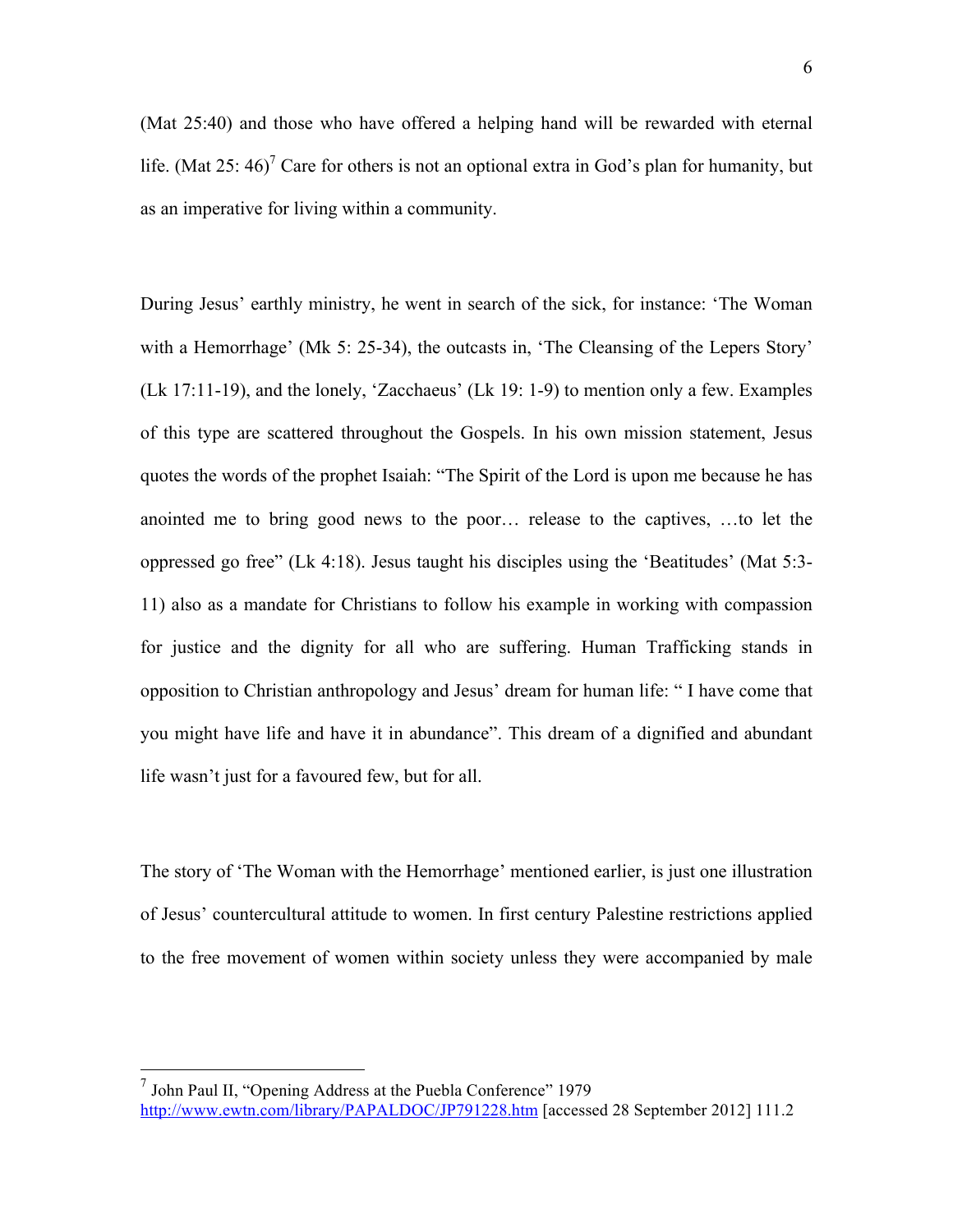chaperones. The woman with the hemorrhage would also be considered ritually unclean.<sup>8</sup> Lack of personal freedom and subordination to men would still be a reality for women in some cultures today. Jesus is undeterred by this unclean woman who is in very proximity to him. In fact on realizing that someone in the crowd had touched him, Jesus asks the person to come forward in order to confirm for the woman that her faith had made her well. (Mk 5:34) The trafficking in humans disregards the message of respect that Jesus communicated through his own relationships with women.

The Catholic Church has emulated the scriptural orientation for ministry to the poor through its documents, endorsing that integral to the evangelizing mission of the Church is her "action for justice" and the progress of all people. The Church acknowledges the strong links between anthropology, theology and love.<sup>9</sup> If the Church fails care for the poor and defend their rights she will be unfaithful to the Gospel. Pope John Paul II frequently spoke of the Church's social mission and its clear link to Scriptural anthropology stressing his concern for the whole person.<sup>10</sup> Three clear themes summarise the Church's position concerning the nature and purpose of human life these are: "the dignity of the human person, the centrality of community and the significance of human action."<sup>11</sup>

 <sup>8</sup> Raymond Brown, Joseph Fitzmeyer, Roland Murphy, eds. *The New Jerome Biblical Commentary* (U.S.A.: Prentice Press 1990), 608

<sup>&</sup>lt;sup>9</sup> John Paul II, "Opening Address at the Puebla Conference" 1979 http://www.ewtn.com/library/PAPALDOC/JP791228.htm [accessed 28 September 2012] 111.2

 $10$  Gerald Twomey, "Pope John Paul II and the Preferential Option for the Poor" http://www.stjohns.edu/media/3/97fd56419dcf4870803f29285db89f4f.pdf [accessed 30 October 2012]. 327

<sup>11</sup> Sachs, *The Christian Vision of Humanity Basic Christian Anthropology*, 8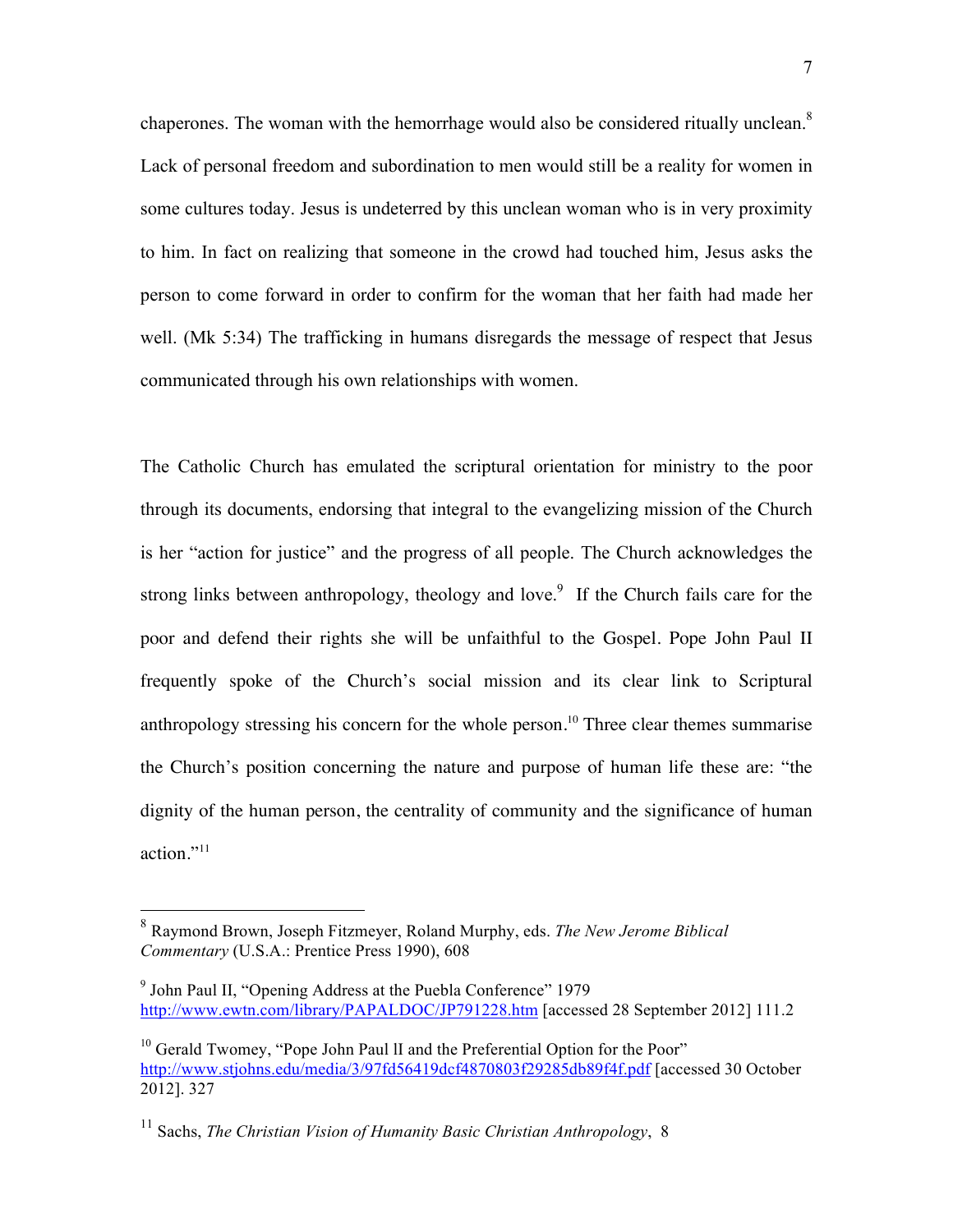Catholic Social Teaching promotes the ethics of human dignity, common good and solidarity. Human trafficking and its consequential exploitation of people contradicts each of these values. Any form of injustice to the human person is an act of selfishness that considers only the greed and power of the individual. Consideration for the common good acknowledges the great human strength that eventuates from people working together for good to benefit of each other. Christians are therefore, challenged to read the signs of the times' using the 'see', 'judge', 'act' method that Cardinal Cardjin made popular in young Christian workers' and students' movements. <sup>12</sup> They are called to emulate these ideals in their daily lives, critiquing society, advocating for justice and acting against any undignified treatment of people.

In the 'Spirituality of Liberation' that originated in South America, championed by Archbishop Oscar Romero, Fr. Gustavo Gutierrez, and others, in a situation of abject poverty, are lessons that can be applied to human trafficking in Australia and internationally. Romero worked tirelessly for the dignity of the El Salvadoran people in an environment of outrageous abuse of human rights and persistent violence. His famous words: "aspire not to have more but to be more"<sup>13</sup> remind people that pre-occupation with material processions is not the lifestyle taught by Jesus or reflected in Catholic Church

1

<sup>&</sup>lt;sup>12</sup> "Catholic Social Services Australia"

http://catholicsocialservices.org.au/Catholic\_Social\_Teaching [accessed 28 September 2012]

<sup>&</sup>lt;sup>13</sup> Oscar Romero. "Fourth Pastoral Letter of Archbishop Romero, Feast of the Transfiguration, August 6, 1979" http://www.romerotrust.org.uk/index.php?nuc=content&id=12 [accessed 31 October 2012] 18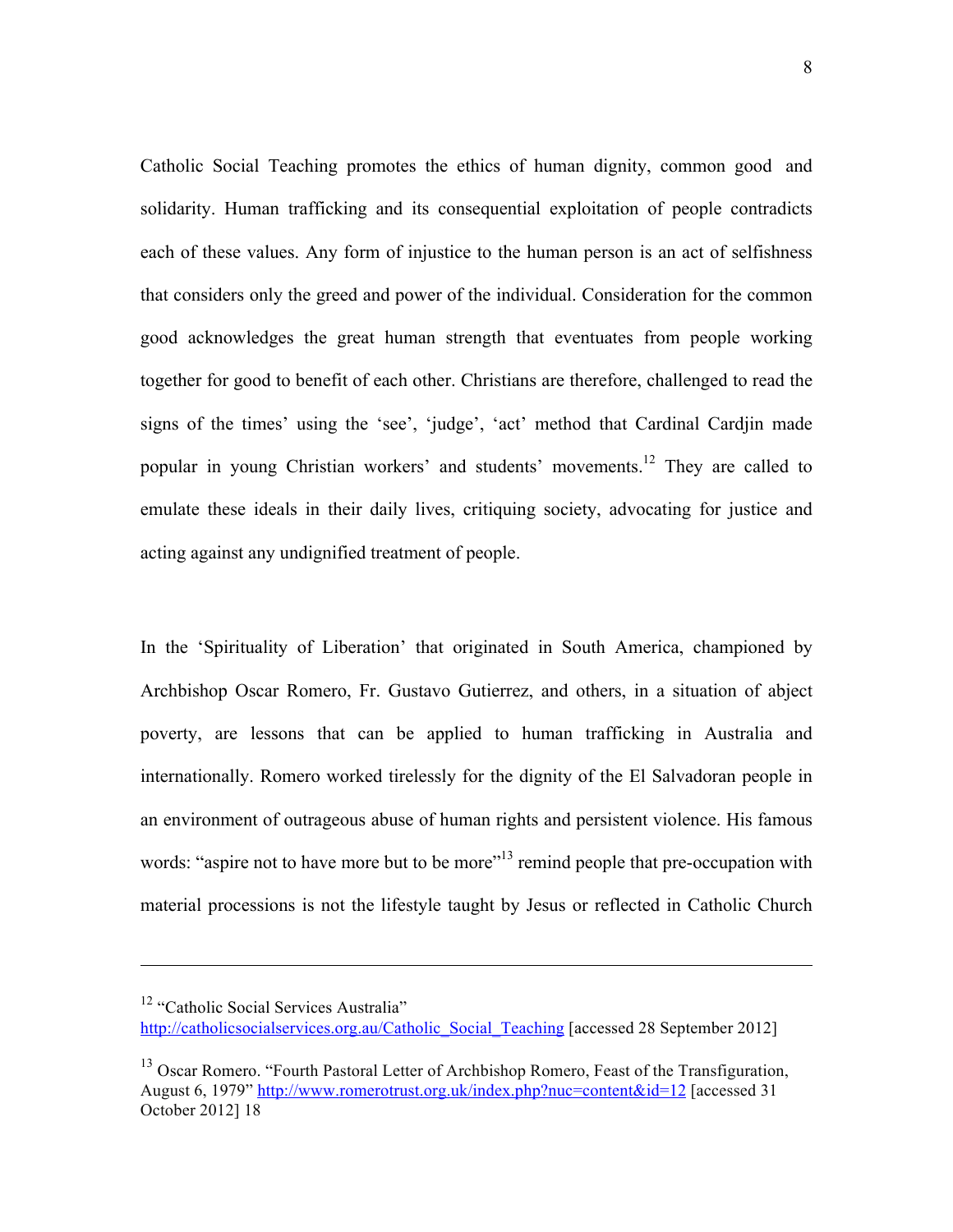teachings. Instead there is urgency, in both in South American poverty and the oppression of human trafficking for courageous action to redress these situations. Christians are called to act tirelessly for justice on behalf of their fellow human beings who are denied liberation, advancement<sup>14</sup> and dignity by the oppression that they face.

The vocation of every human person is to love.<sup>15</sup> Human beings are created in the image of the Trinitarian God (Gen 1:26), whose relationship is as a community of love. Christians are called to mirror this relationship through their own lives. God created human persons, both male and female, in partnership and as social beings, to live in interpersonal relationships.<sup>16</sup> It follows then that, "only in community with others can we (individuals) be fully human,<sup> $17$ </sup> living meaningful lives and reaching their maximum capability. An individual cannot realize their personal identity and full potential unless another person empowers them through loving support and affirmation.<sup>18</sup>

<sup>15</sup> John Paul II "Compendium of the Social Doctrine of the Church" http://www.vatican.va/roman\_curia/pontifical\_councils/justpeace/documents/rc\_pc\_justpeace\_do c\_20060526\_compendio-dottsoc\_en.html#Trinitarian%20love,%20the%20origin%20and%20goal%20of%20the%20human%2 0person [accessed 31 October 2012] 111a #34

<sup>16</sup> Paul VI, "Gaudium et Specs," Pastoral Constitution on the Church in the modern world December 7, 1965 http://www.vatican.va/archive/hist\_councils/ii\_vatican\_council/documents/vatii const 19651207 gaudium-et-spes en.html [accessed 8 October 2012] 35

<sup>&</sup>lt;sup>14</sup> John Paul II. "Opening Address at the Puebla Conference" 1979 http://www.ewtn.com/library/PAPALDOC/JP791228.htm [accessed 28 September 2012] 111 #7

<sup>17</sup> Sachs, *The Christian Vision of Humanity Basic Christian Anthropology*, 9

<sup>18</sup> Sachs, *The Christian Vision of Humanity Basic Christian Anthropology*, 37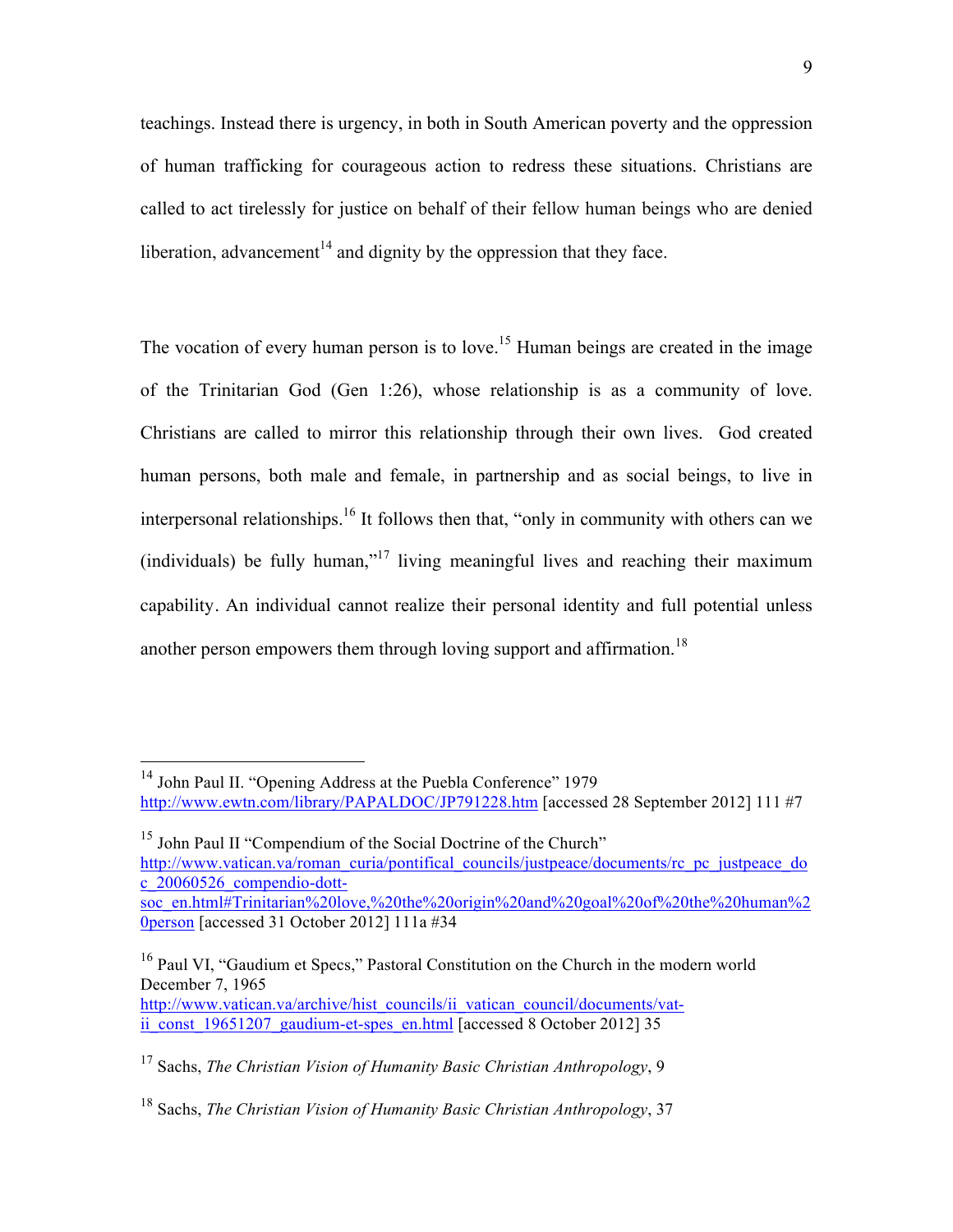Christians have a Gospel commission to "love one another, as I have loved you" (Jn 13:34), given by Jesus to the disciples during the Last Supper. It would seem natural for contemporary followers of Jesus to do likewise in an act of reciprocal love towards the God who loves them with unlimited generosity. The Gospel of Matthew records Jesus as saying that the poor in our midst reveal Jesus himself (Mat 25:40). Humans who have been trafficked constitute one group of the least or the poor within our contemporary and geographical milieu. Jesus' message encourages Christians to protect the poor and work towards improving their living conditions.

Pope Benedict in his encyclical writes that charity is at the very heart of the Church's mission and cannot be separated from "proclaiming the word of God" and "celebrating the sacraments",<sup>19</sup> which are at very heart of the Christian faith. The justice and compassion promoted in the Scriptures, as the Christian way of life is also the relationship that is celebrated with God in the sacraments. The sacraments celebrate the active presence of God in human lives. A Christian who fails to reach out to others, especially those in need, is inconsistent with the life and mission of the Church. Faith unaccompanied by good works is lifeless. (Jas 2: 17)

 "Our experience of life is profoundly paradoxical".20 There is much goodness in our world and I am constantly astounded by courage and selfless generosity of ordinary

 <sup>19</sup> Benedict XVI, "Caritas in Veritate," Encyclical Letter file:///Volumes/UserData/Users/Jane.Branigan/Desktop/%22Caritas%20in%20veritate%22%20- %20Encyclical%20Letter%20of%20His%20Holiness%20Benedict%20XVI.webarchive [accessed 28 September 2012] 25

<sup>20</sup> Sachs, *The Christian Vision of Humanity Basic Christian Anthropology*, 6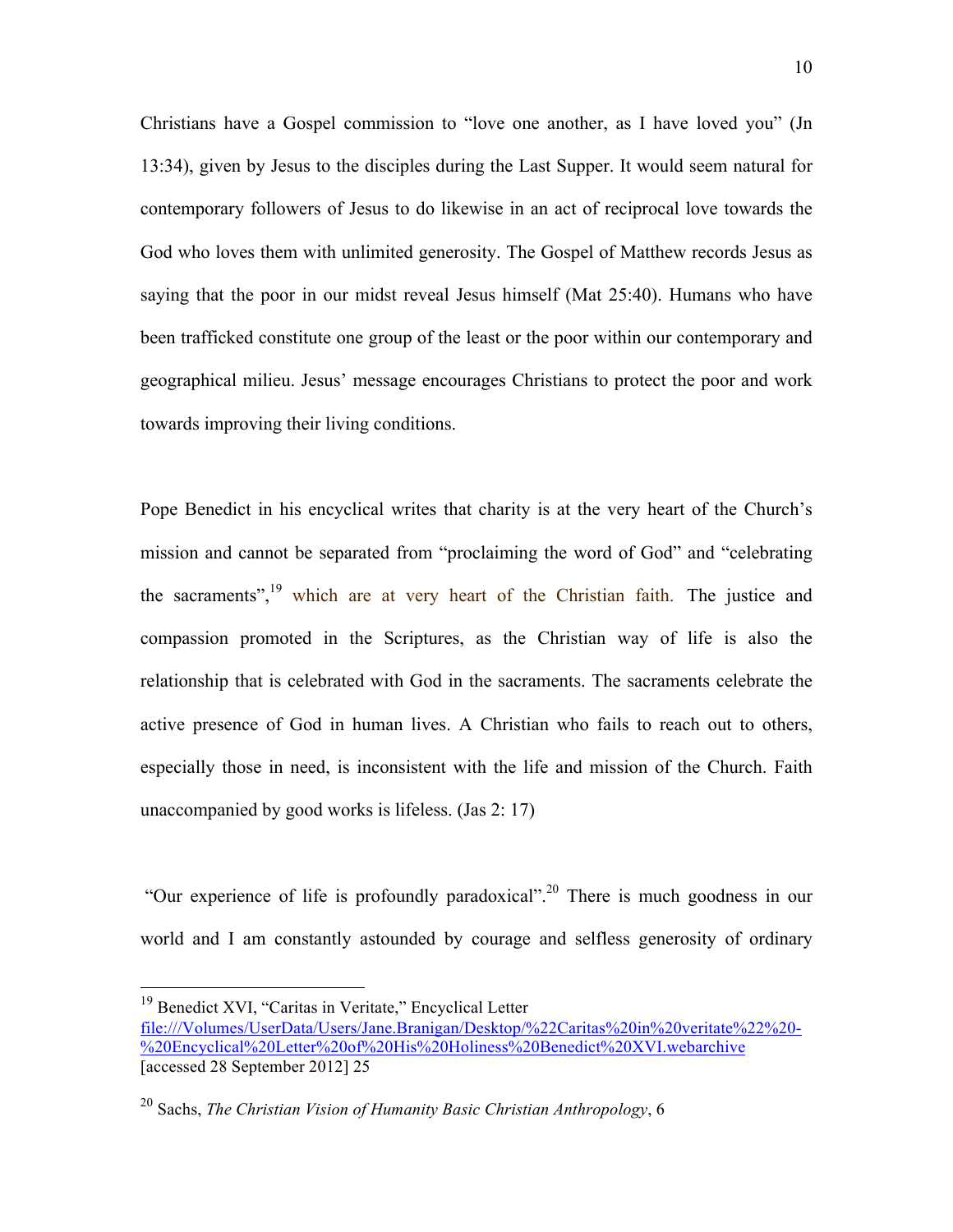people. Members of St. Vincent de Paul and ACRATH are just two examples. Experiences of solidarity, hope and love express human strength in adversity and promote a sense of meaning and purpose in life, which is gained through working for a better world.<sup>21</sup> However, listening to the evening news or reading the newspaper is a constant reminder of the presence of evil within our local communities and the world. Trafficking in humans is one example of evil present within Australia and beyond.

Human Trafficking means the movement of a person or people who have been recruited by abduction, coercion or deception, for the purposes of exploitation, probably through prostitution. <sup>22</sup> Australia is usually the destination of women trafficked from South East Asia and China. The majority of these women are sourced from Thailand and South Korea. Although less common, women are sometimes trafficking from Europe and Latin America.  $^{23}$  Due to Australia's geographical isolation and strong border control the numbers of humans trafficked to Australia are thankfully low. However, the Australia government is committed to and combating trafficking in humans and consequently is committed to working with other governments to indict traffickers and to defend and look after trafficked persons.<sup>24</sup>

<sup>22</sup> "Project Respect: Women Matter" http://projectrespect.org.au/our\_work/trafficking [accessed 7 August 2012]

 <sup>21</sup> Sachs, *The Christian Vision of Humanity Basic Christian Anthropology*, 6

<sup>&</sup>lt;sup>23</sup> "Project Respect: Women Matter" http://projectrespect.org.au/our\_work/trafficking [accessed 7 August 2012]

<sup>&</sup>lt;sup>24</sup> Australia Government Attorney- General's Department. "People Trafficking" http://www.ag.gov.au/Peopletrafficking/Pages/default.aspx [accessed 28 September 2012]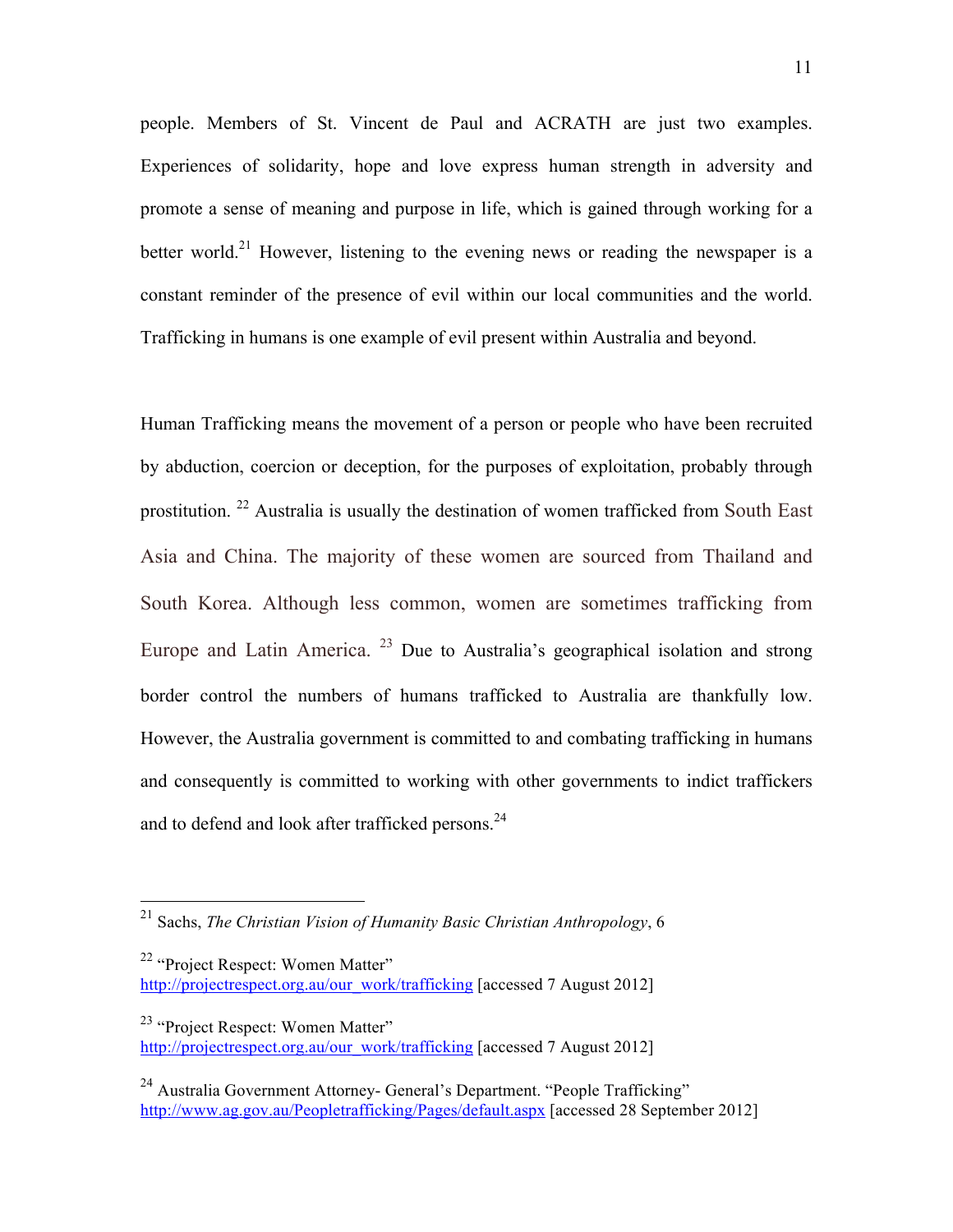Poverty is one of the major reasons behind human trafficking as women who are economically poor<sup>25</sup> are vulnerable to deception through the promise of a better life including guaranteed work, high income or improved living conditions. Consequently, the lack of educational and economic opportunities for women in developing countries feminises poverty.<sup>26</sup> Some of the women may have worked as prostitutes before and have agreed to leave their homeland without realizing the severity of the exploitation they will endure in the country into which they are trafficked.

Another significant reason behind human trafficking is the simple business model of supply and demand. Unfortunately some people are prepared to buy sexual intimacy and the illegal sex industry is a lucrative business. Some other factors that cause demand for trafficked women are rising poverty, globalisation and its impact on developing countries, fewer rights for workers, wealthy countries demanding exploitable labour, few legal opportunities for immigration, natural disaster including war, corrupt governments and ineffective responses to violations of human rights. During times of economic recession it is expected that human trafficking will increase.<sup>27</sup>

<sup>&</sup>lt;sup>25</sup> Iris Yen, "Of Vice and Men: A New Approach to Eradicating Sex Trafficking by Reducing Male Demand through Educational Programs and Abolitionist Legislation" http://streetlighttucson.com/images/page\_images/resources/Of%20Vice%20&%20Men%20Redu cing%20Demand.pdf [accessed 26 October 2012] 657

 $26$  Yen, "Of Vice and Men: A New Approach to Eradicating Sex Trafficking by Reducing Male Demand through Educational Programs and Abolitionist Legislation," 657

<sup>&</sup>lt;sup>27</sup> "ACRATH Australian Catholic Religious Against Trafficking in Humans"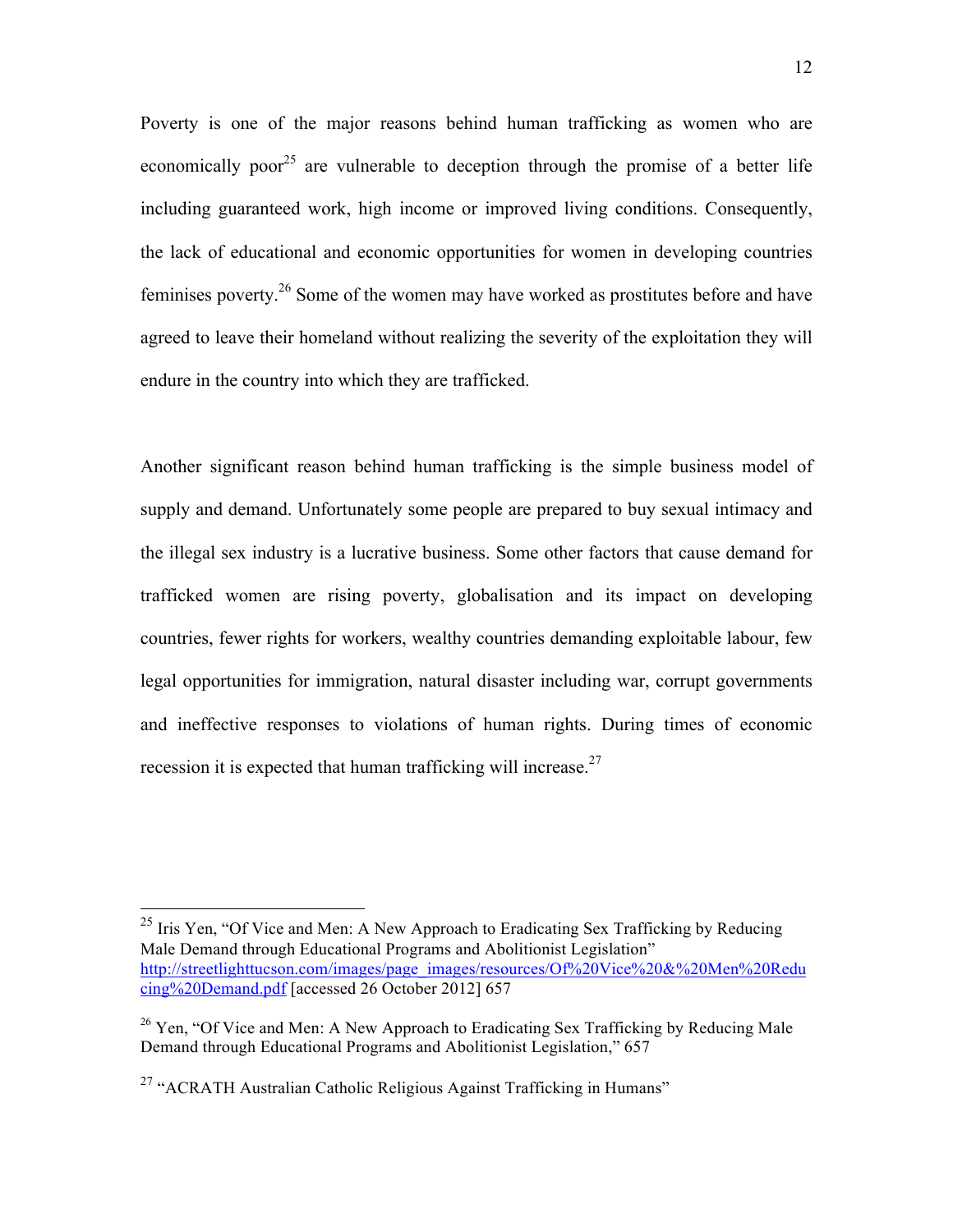Women who are trafficked into Australia are most likely to become prostitutes. The reasons behind this appear to be that insufficient Australian women are prepared to act as prostitutes, and customers demand women who are seen as compliant and towards whom they can be violent. 28 The legalization of prostitution in Victoria in 1984 has intensified the problems within the sex industry that it intended to minimise.<sup>29</sup> Legalising prostitution created an increased demand that could not be supplied with Australian women so, consequently evil entrepreneurs solved the problem through the criminal and inhumane activity of trafficking women to work in prostitution.<sup>30</sup>

This raises a serious moral and ethical dilemma regarding societal values that would tolerate and even legitimise the purchasing of commercial sex as a 'necessary evil.<sup>31</sup> A culture of ignorance that perpetuates the myth that prostitution is a 'victimless crime'<sup>32</sup> compounds the problem especially when the prostitutes are the victims of trafficking. The reality is that in paying for sexual acts the client demeans themselves and causes misery for the prostitute and others within the surrounding community.<sup>33</sup> Sexual slavery causes

<sup>&</sup>lt;sup>28</sup> "Project Respect: Women Matter"

 $^{29}$  Yen, "Of Vice and Men: A New Approach to Eradicating Sex Trafficking by Reducing Male Demand through Educational Programs and Abolitionist Legislation," 680

 $30$  Yen, "Of Vice and Men: A New Approach to Eradicating Sex Trafficking by Reducing Male Demand through Educational Programs and Abolitionist Legislation," 681

<sup>&</sup>lt;sup>31</sup> Yen, "Of Vice and Men: A New Approach to Eradicating Sex Trafficking by Reducing Male Demand through Educational Programs and Abolitionist Legislation," 686

 $32$  Yen, "Of Vice and Men: A New Approach to Eradicating Sex Trafficking by Reducing Male Demand through Educational Programs and Abolitionist Legislation," 660

 $33$  Yen, "Of Vice and Men: A New Approach to Eradicating Sex Trafficking by Reducing Male Demand through Educational Programs and Abolitionist Legislation," 686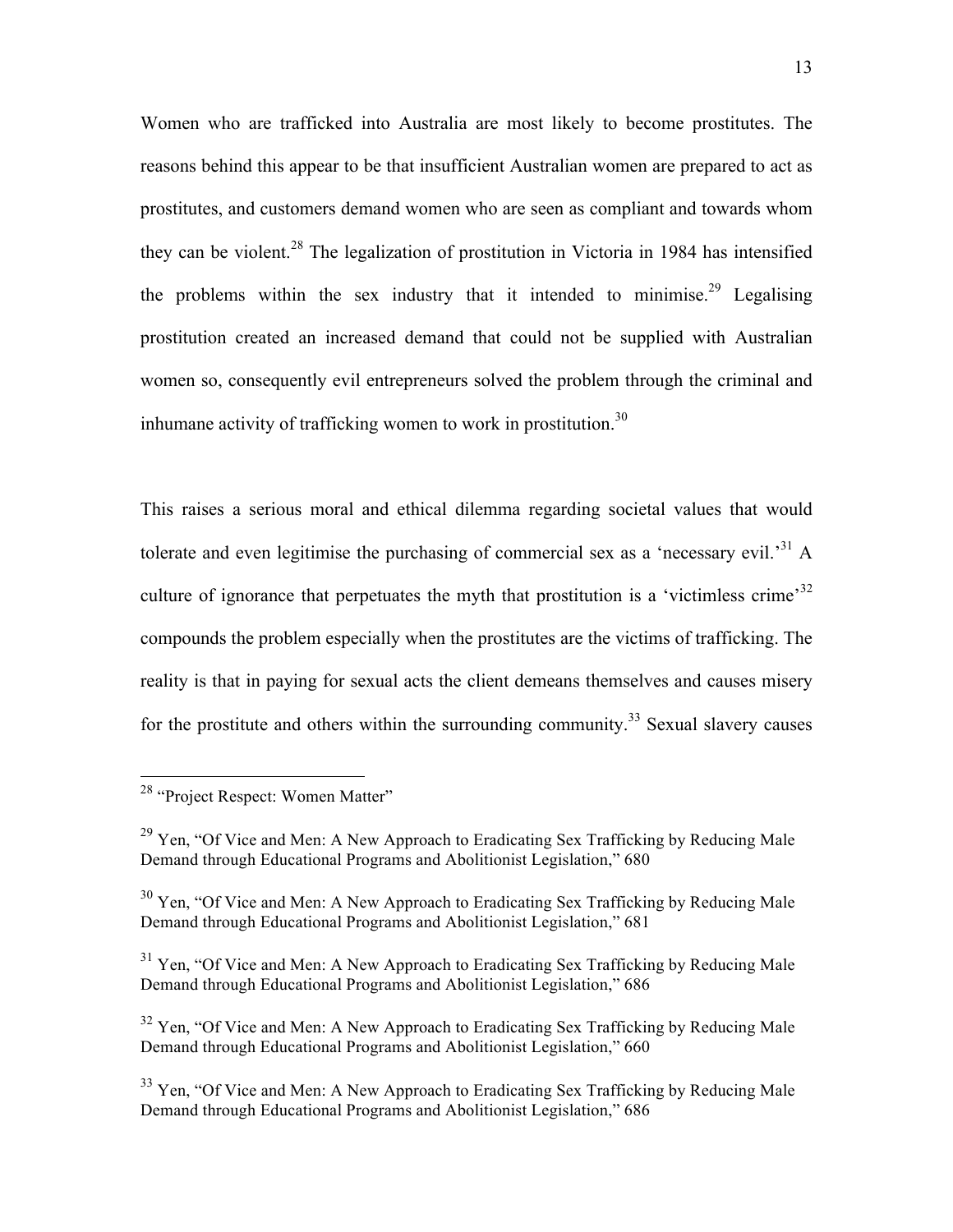abuse and exploitation to some of the most vulnerable members in our society.<sup>34</sup> There is compelling evidence available advising that greater effort is required to eliminate sex trafficking and the demand that ensures business for the traffickers.<sup>35</sup>

Unfortunately, few programs have been developed internationally to reduce the demand for illegal prostitution.<sup>36</sup> This is especially true in Australia. In Sweden the purchase of commercial sex acts was criminalized in 1999 as prostitution is considered to be a gross violation the dignity and human rights of women.<sup>37</sup> This has significantly reduced their problem,38 although neighbouring countries such as Finland and Norway report an increase in the trafficking of women to supply their markets.<sup>39</sup> Legal restrictions are an integral part of addressing the situation but as an educator, I believe that teaching and learning is paramount to achieving any real solution. Educating first time adult offenders has been tried across the United States and Canada<sup>40</sup> emphasizing that men have the

 $34$  Yen, "Of Vice and Men: A New Approach to Eradicating Sex Trafficking by Reducing Male Demand through Educational Programs and Abolitionist Legislation," 686

<sup>&</sup>lt;sup>35</sup> Donna Hughes, "Best Practices to Address the Demand Side of Sex Trafficking" http://www.uri.edu/artsci/wms/hughes/demand\_sex\_trafficking.pdf [accessed 27 October 2012] 6

<sup>36</sup> Hughes, "Best Practices to Address the Demand Side of Sex Trafficking," 2

 $37$  Hughes, "Best Practices to Address the Demand Side of Sex Trafficking," 25

<sup>38</sup> Hughes, "Best Practices to Address the Demand Side of Sex Trafficking," 26-27

 $39$  Yen, "Of Vice and Men: A New Approach to Eradicating Sex Trafficking by Reducing Male Demand through Educational Programs and Abolitionist Legislation," 680

<sup>&</sup>lt;sup>40</sup> Hughes, "Best Practices to Address the Demand Side of Sex Trafficking," 31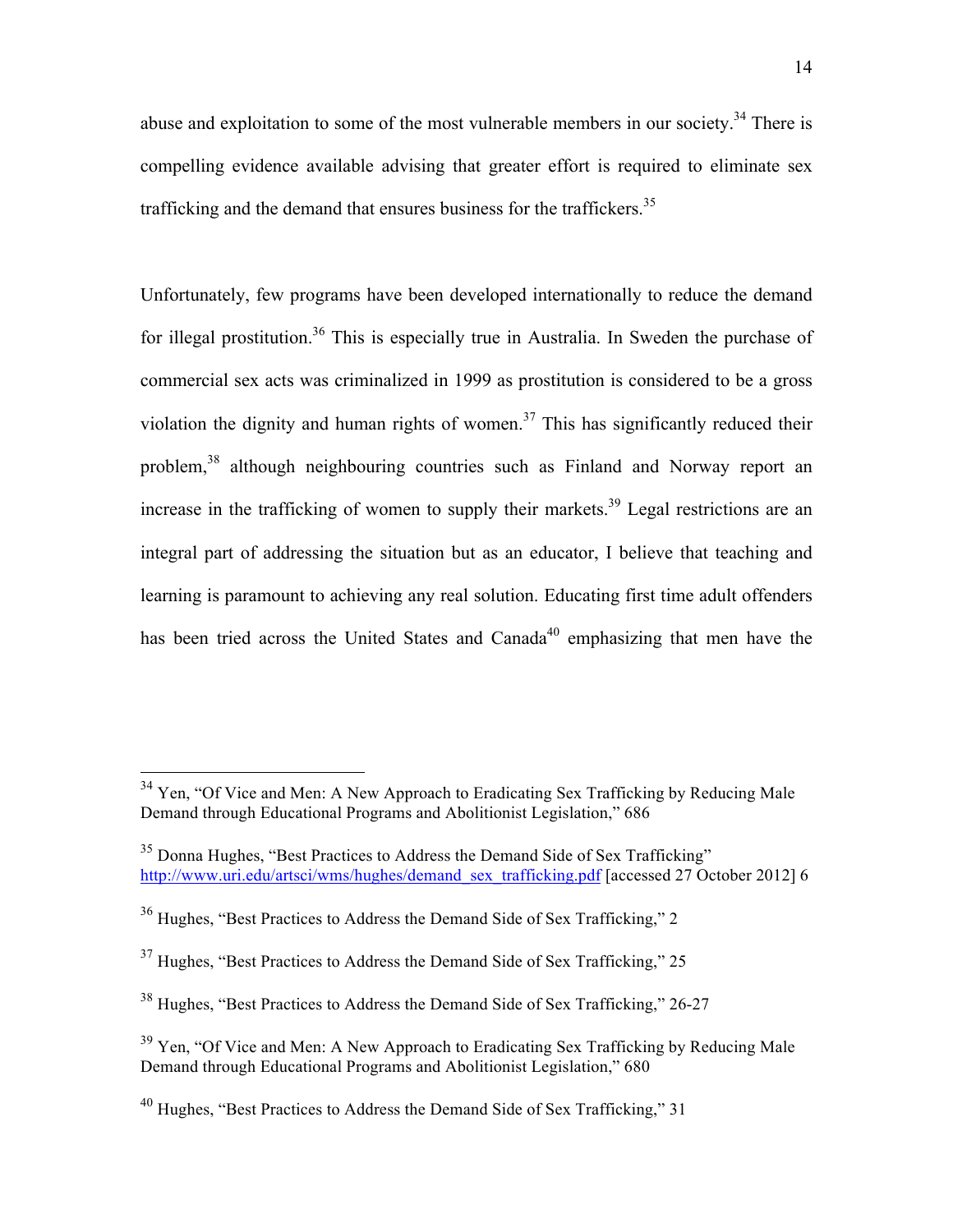choice and responsibility to promote "egalitarian relationships without coercion or violence."<sup>41</sup>

North American initiatives, such as the Californian Christian faith based recovery program for "people impacted by sexual sin"42 and the Salvation Army's project in Nebraska address this issue within a Church environment. The programs that they have developed harnesses spirituality in addition to counseling in their approach to the rehabilitation of men who purchase sex acts.<sup>43</sup> Human freedom allows these individual's the opportunity to completely change their mind and heart<sup>44</sup> and to choose to commit to a new future of justice, compassion and integrity. Placing sexual sin in the context of spirituality is appropriate because it acknowledges the role of forgiveness from God and the empowerment of the Holy Spirit, in transforming the lives of those who are impacted.

Catholic Schools are in a prime position to educate students through the acquisition of knowledge concerning injustices in our world, in particular trafficking in humans. It is also important to endorse respectful relationships within the context of personal spirituality. Education concerning respect for oneself and others should begin in the home, from birth and continue into adulthood. It should be supported and extended within school settings, comprised of age appropriate knowledge concerning human

<sup>&</sup>lt;sup>41</sup> Hughes, "Best Practices to Address the Demand Side of Sex Trafficking," 33

<sup>42</sup> Hughes, "Best Practices to Address the Demand Side of Sex Trafficking," 45

<sup>43</sup> Hughes, "Best Practices to Address the Demand Side of Sex Trafficking," 46

<sup>44</sup> Sachs, *The Christian Vision of Humanity Basic Christian Anthropology*, 27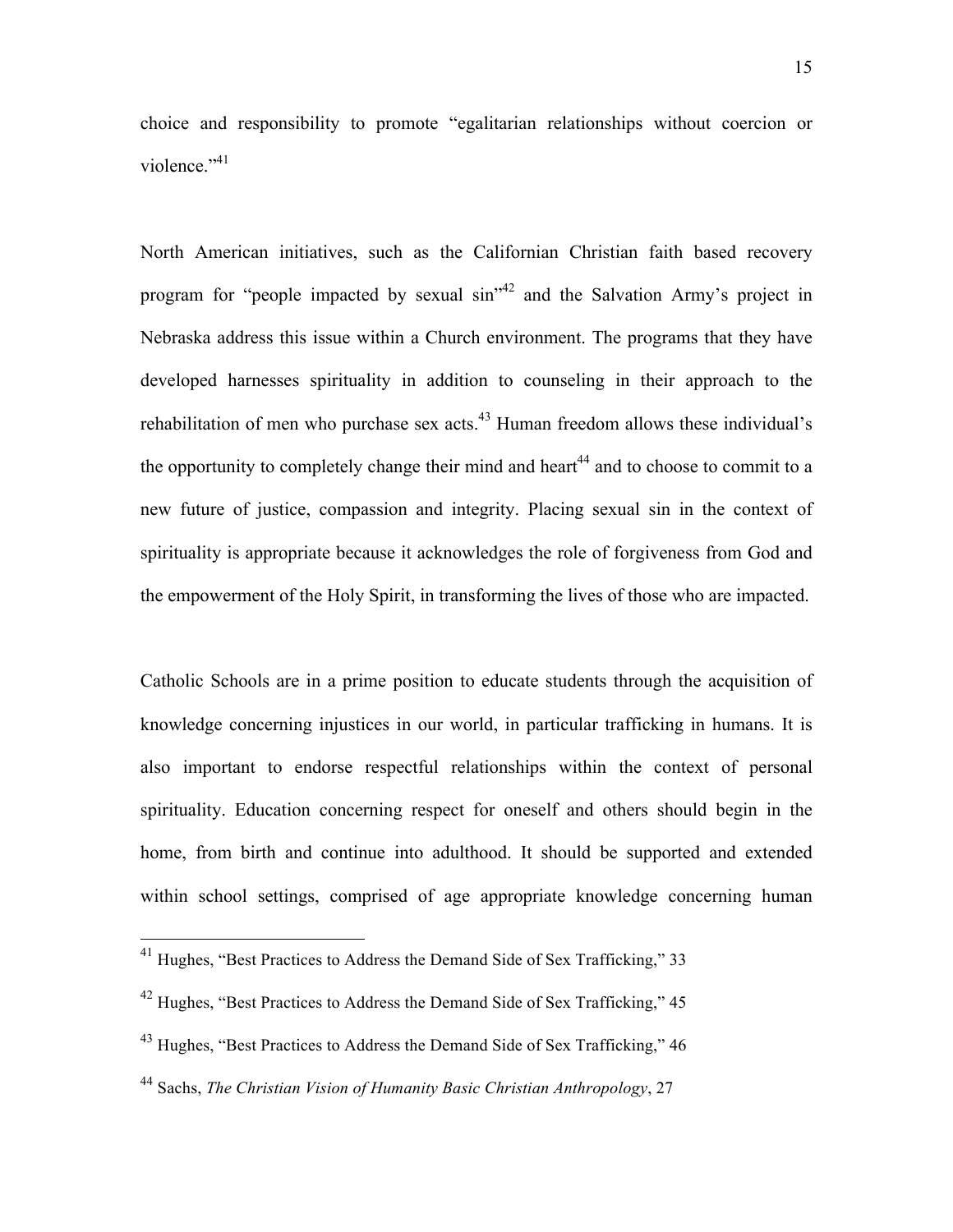anthropology and the inhuman crime of trafficking in humans. For Catholic schools there are imperatives within Scriptural and Church documents (as outlined previously) that promote education for a society liberated from both the commercial sex industry and human trafficking.

The organization of Australian Catholic Religious Against Trafficking in Humans (ACRATH) plays a significant role in advocacy for victims of trafficking and raising public awareness concerning this issue. ACRATH ensures that the needs of trafficked women in Australia are met. These needs include housing, re-training, access to financial compensation, accompaniment and counseling. ACRATH collaborates with other groups and individuals, to advocate on human trafficking issues in Australia and in our region, especially with the Australian Red Cross.

Their mission statement reads: "ACRATH is committed to working together towards the elimination of human trafficking in Australia, in Asia, the Pacific and Internationally.<sup>345</sup> Human Trafficking stands in opposition to Christian anthropology as explained earlier and Jesus' dream for human life: " I (Jesus) have come that you might have life and have it in abundance" (John10.10) which ACRATH quote as an inspiration for their work. They also affirm the United Nations Declaration of Human Rights article four which states that "nobody has the right to treat you as her or his slave and you should not make anyone your slave" as part of their mission statement.<sup>46</sup>

 <sup>45</sup> ACRATH, http://acrath.org.au/index.php?s=Mission+statement&submit.x=0&submit.y=0

<sup>46</sup> ACRATH http://acrath.org.au/index.php?s=Mission+statement&submit.x=0&submit.y=0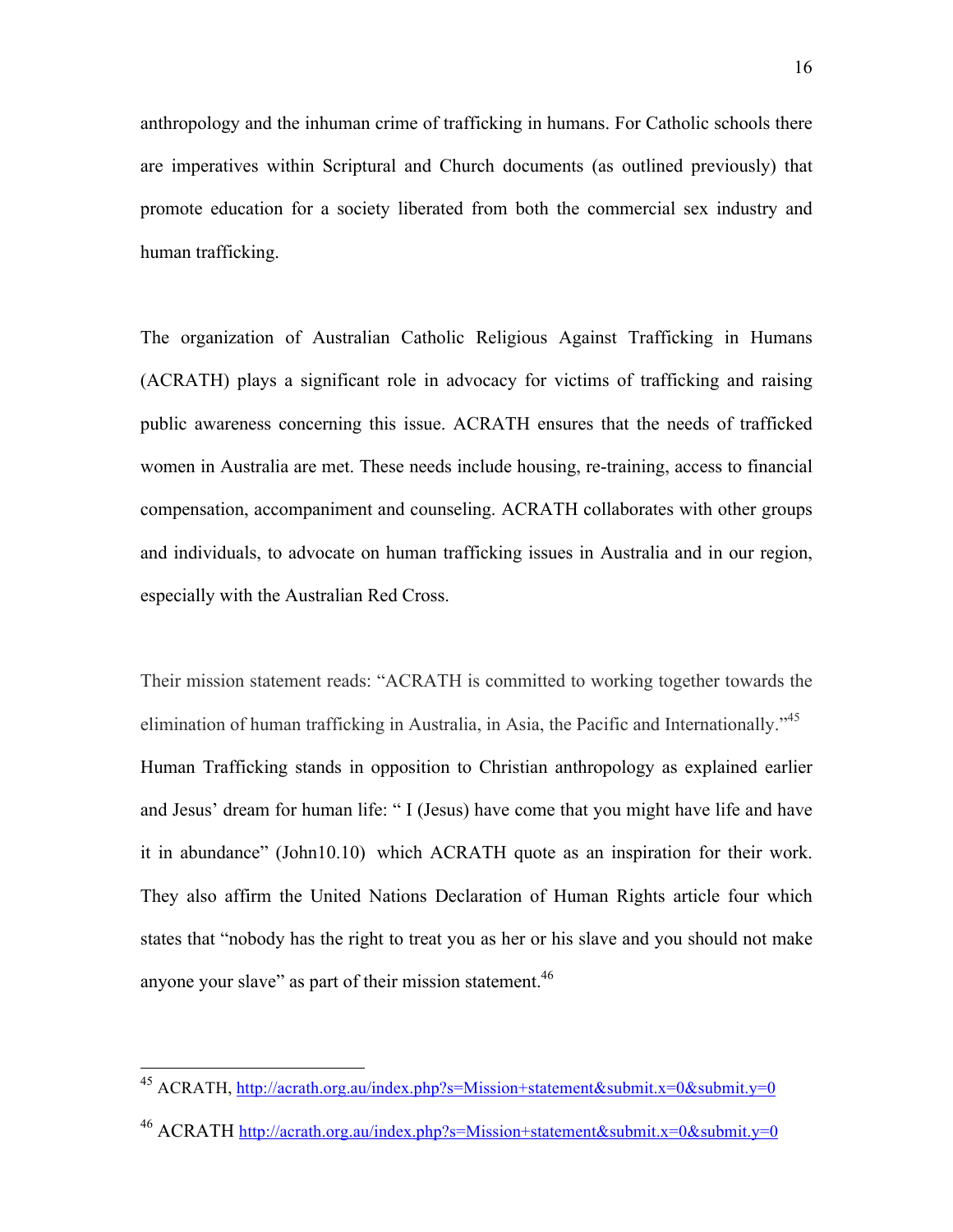ACRATH is also involved in the physiological assessment and counseling of women that have been rescued from trafficking. Through their membership, they also provide accompaniment to the victims. The person accompanying the woman becomes a friend and provides assistance socially, in gaining employment and general personal support. Sr. Therese Power currently accompanies two young women who had been trafficked into Sydney and were forced to work in prostitution.

Sr. Therese first met the two women at a Melbourne hotel where they stayed immediately after their rescue from Kings Cross, Sydney. They had been tricked into coming to Australia with the promise of education and employment. Therese's initial challenge was to develop a rapport with the girls, which was difficult, as they knew very little English. As one of the young women is a Catholic Sr. Therese, who is a Sister of Mercy, took them to Mass as a familiar experience at least for one of the girls, and as a gesture in establishing a relationship of trust in a safe environment. Naturally, as a result of the exploitation these young women had suffered, their self -esteem was very low. It was originally and continues to be important to reinforce their dignity and goodness. In the beginning Sr. Therese visited the girls weekly and is still in contact once a week though not necessary as face- to -face contact. Therese teaches them English. She has supported them in identifying their personal goals and in planning for the future. Becoming friends and maintaining the relationship is the most important role of the accompanier because the rescued girls need to know that this person is caring and reliable.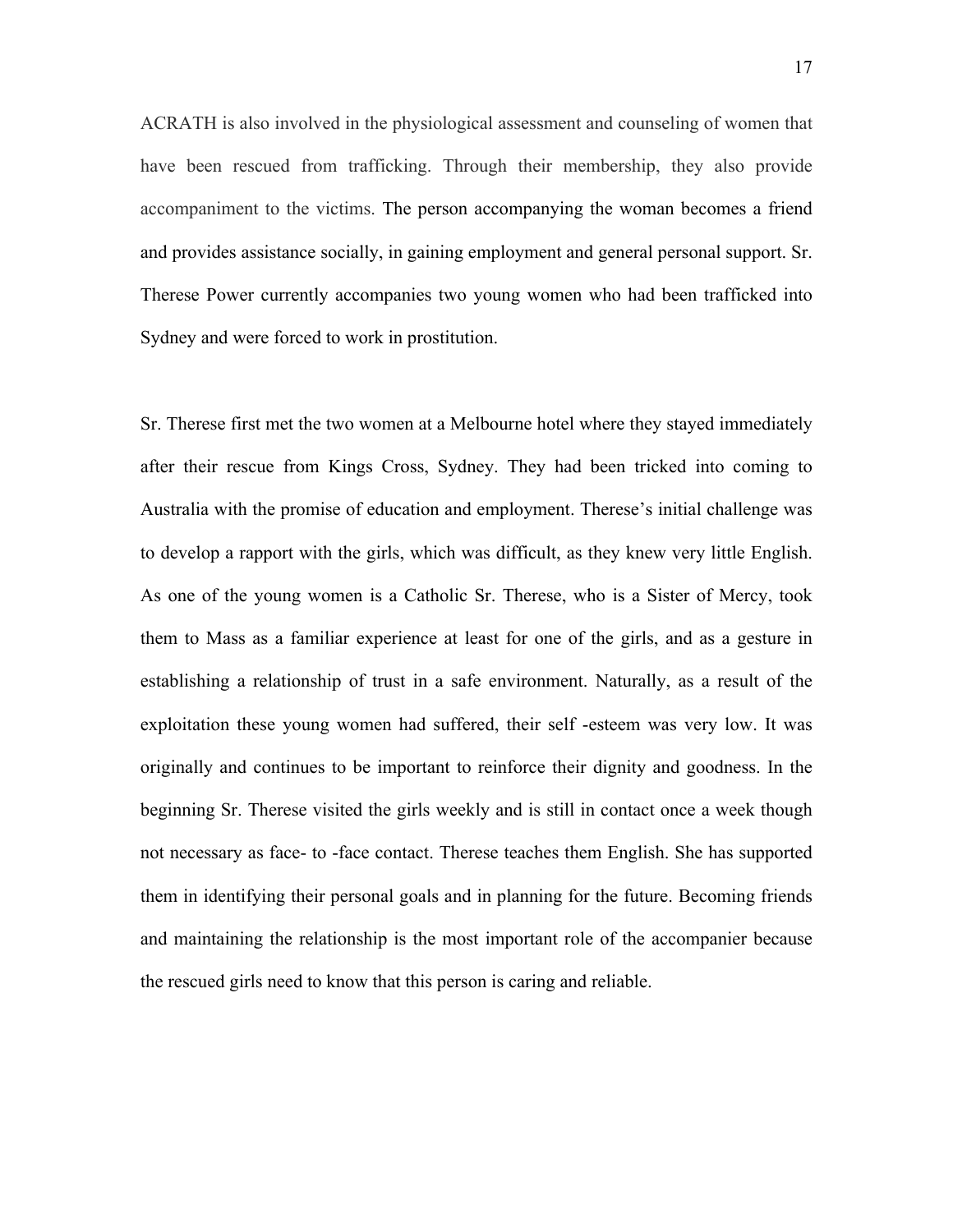Both of these women are now in supportive, one-to-one relationships. One has a clerical job, the other is studying for a tertiary qualification. The girls have permanent visas and will become Australian citizens in 2013.

Sr. Therese's inspiration for her work is Catherine McCauley founder of the Sisters of Mercy who once said: " The poor need help today not next week."<sup>47</sup> Women rescued from trafficking fit this brief for Therese. From my interview with her it is clear that Sr. Therese is empathetic towards the degradation that the young women have suffered, is very generous with the time that she devotes to them and is pragmatic in addressing their holistic needs. Her wisdom and persevering approach have been very beneficial in reestablishing these rescued girls within society. Sr. Therese impressed me as the other members of ACRATH that I have met, have done. The commitment and positive action of this group of older religious women inspires me greatly. I am moved by their passion and very active sense of mission because they could easily have seen human trafficking, especially the trafficking of women into sex slavery as too unpleasant and as something clandestine. Instead, they have taken these women into their hearts and have embraced the challenge of advocating for the victims of trafficking at the Federal Government level.

ARATH has a positive relationship with the Department of Immigration due to their intervention and past lobbying. Their advocacy for the victims of human Trafficking has taken them to Canberra, this year and annually for the last five years, to meet with

<sup>&</sup>lt;sup>47</sup> Mercy International Association. http://www.mercyworld.org/ [accessed 10 September 2012]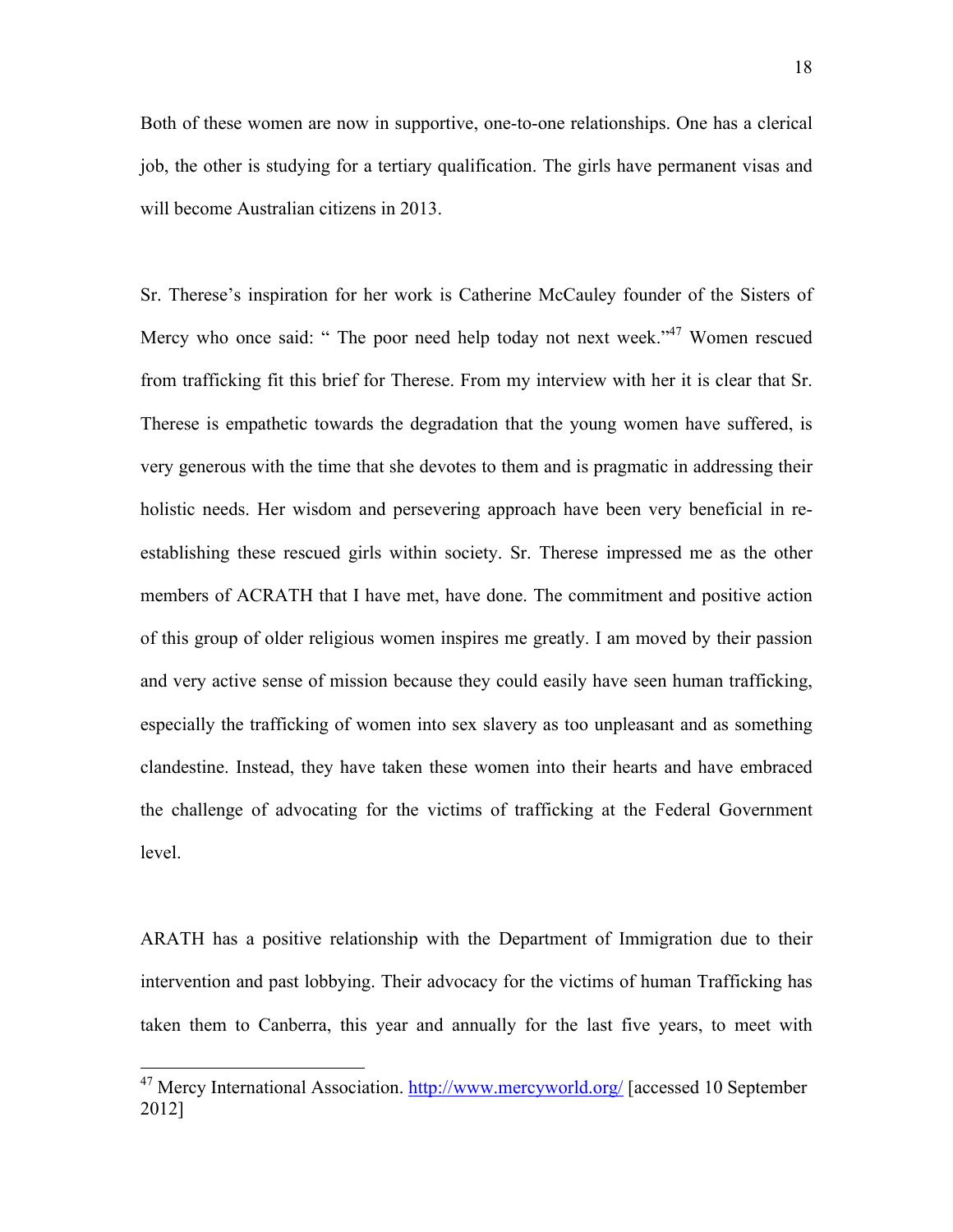politicians who have the power to increase the likelihood of prosecuting the traffickers and ensuring that as victims of crime, the rescued people are afforded the necessary services and the financial means required to re-establishing themselves in society. During August 2012, a deputation of fifteen experienced ACRATH members held meetings with individual parliamentarians raising the issues detailed below:

"ACRATH particularly wishes to encourage Members of Parliament to support the new legislation Crimes Legislation Amendments (Slavery, Slavery-like Conditions and People Trafficking) Bill 2012. ACRATH supports the Bill because

1. ACRATH is particularly pleased to see the forced and servile marriage aspects of the Bill

2. ACRATH asks that resources follow the passing of this legislation to ensure its efficacy

3. ACRATH believes the Bill does not go far enough with respect to the availability of reparations to victims of these offences. The ability to access compensation for survivors of trafficking is something Australia committed to in signing the Palermo Protocol to the UN Convention on Transnational Organised Crime."  $48$ 

Joy Ngozi Ezeilo, the Special Rapporteur for the United Nations, visited Australia during November 2011. As part of her report she highlighted the strong commitment Australia

 <sup>48</sup> Carolan, Christine and Marsh, Maree. *Media Release Canberra* (Australia: 16th August ACRATH 2012)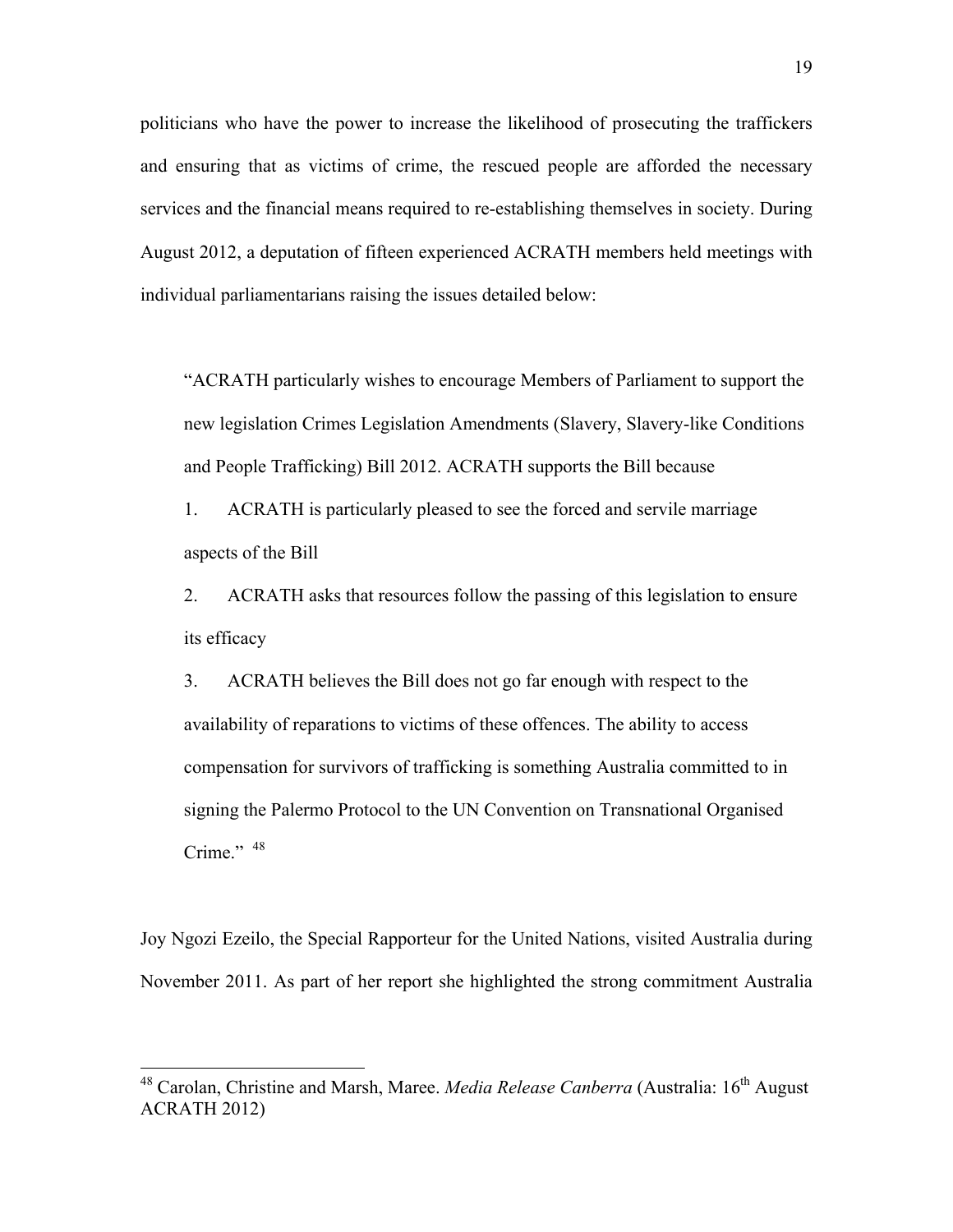has demonstrated in combating human trafficking through 'civil society organizations."<sup>49</sup> ACRATH is one of those organizations, that when seeing a need has taken the initiative to form a group and become proactive in working to eradicate trafficking in humans and to redress the suffering of its victims.

The Pastoral Care needs of the women who are rescued from trafficking into the sex industry are extremely complex. They usually require an interdisciplinary approach, involving health professionals, legal assistance, pastoral care and accompaniment in order for healing to eventuate. The deception and exploitation that the individual has suffered could be damaging in any or all of the following areas: physically, spiritually, emotionally and socially.

Important considerations and ethical principles for working with trafficked people include the ability to understand and protect their rights and safety. The negotiation of informed consent, privacy, confidentiality and the provision of appropriate professional referrals are also significant in this field. As the women are often from Asian backgrounds the provision of culturally appropriate services is essential. The providers of these services may also require protection. People working with victims of trafficking also need skills in responding to subpoenas and other requests for information and

 <sup>49</sup> Joy Ngozi Ezeilo. *Report of the Special Rapporteur on trafficking in persons, especially women and children* (Human Rights Council: United Nations 2012) Summary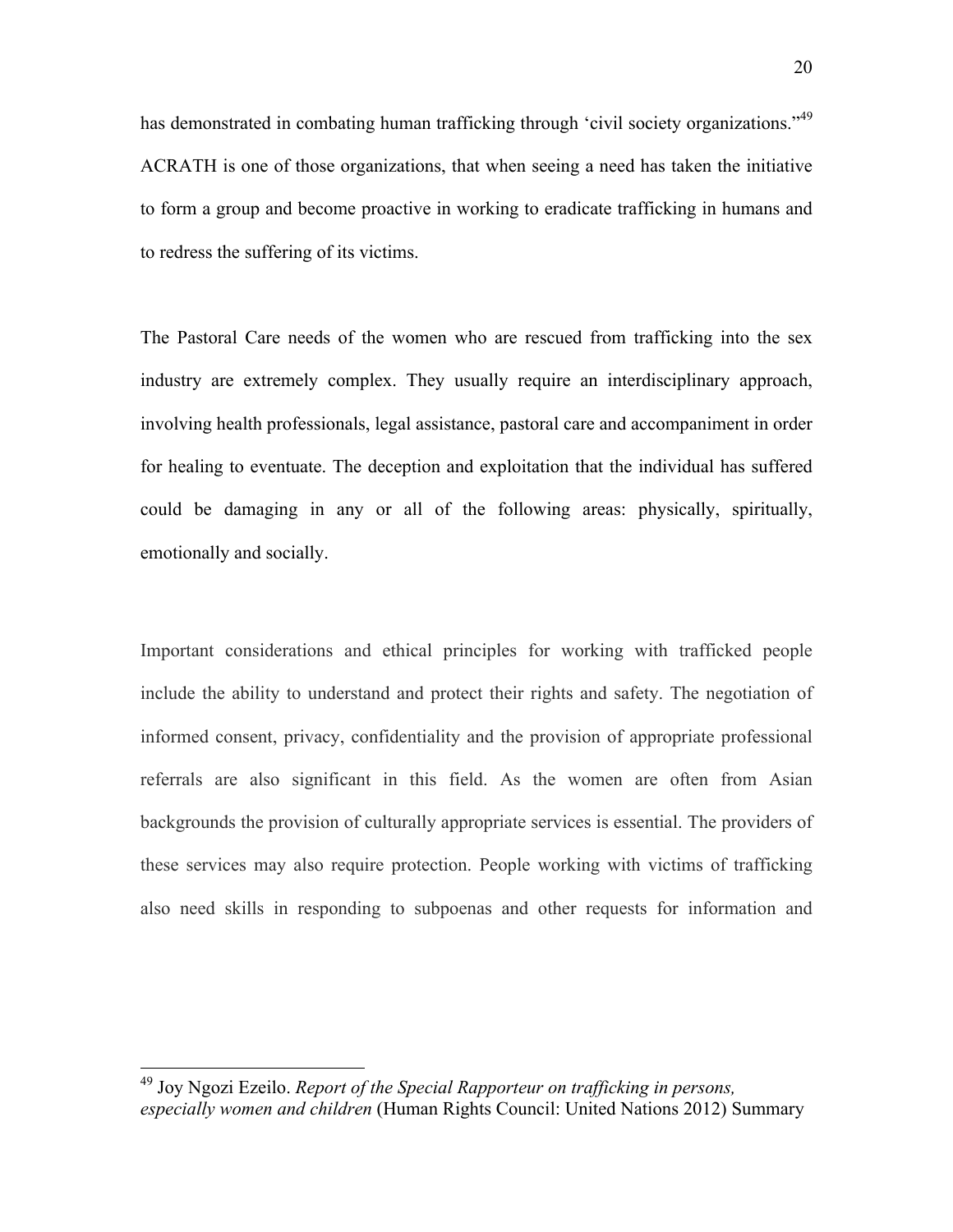adequate training in supporting witnesses during court proceedings.<sup>50</sup>

After trafficked victims have been rescued, some will need intense professional support, others will work with their accompaniers. One of the professionals who works with these women is Sr. Maree Marsh who is a psychologist. Maree is quite optimistic concerning the eventual healing that these women may experience as she believes that "emotional healing is always possible." (see Appendix) Among the many variables that may impact the outcomes of intervention are the personal resilience and courage of person who has been trafficked. The economic and family environment from which the women were taken, the means of deception to entice movement and the level of exploitation that they have experienced, all impact of the degree of damage to the person, the level of intervention required and the completeness of the eventual healing.

In addition to dealing with the physical and mental abuse of sex slavery, some of women who are trafficked into the sex industry will also have been forced into using drugs. After their rescue, they may face the challenge of drug adduction, HIV and/or other serious medical conditions. Women, who have been proactive in achieving their own freedom, for example running away, experience a real sense of satisfaction, which provides a very positive beginning the healing process.

 <sup>50</sup> "Anti-Slavery Australia," http://www.antislavery.org.au/resources/fact-sheets/208-fact-sheet-11-what-are-the-key- principles-for-working-with-trafficked-people.html [accessed 7 August 2012]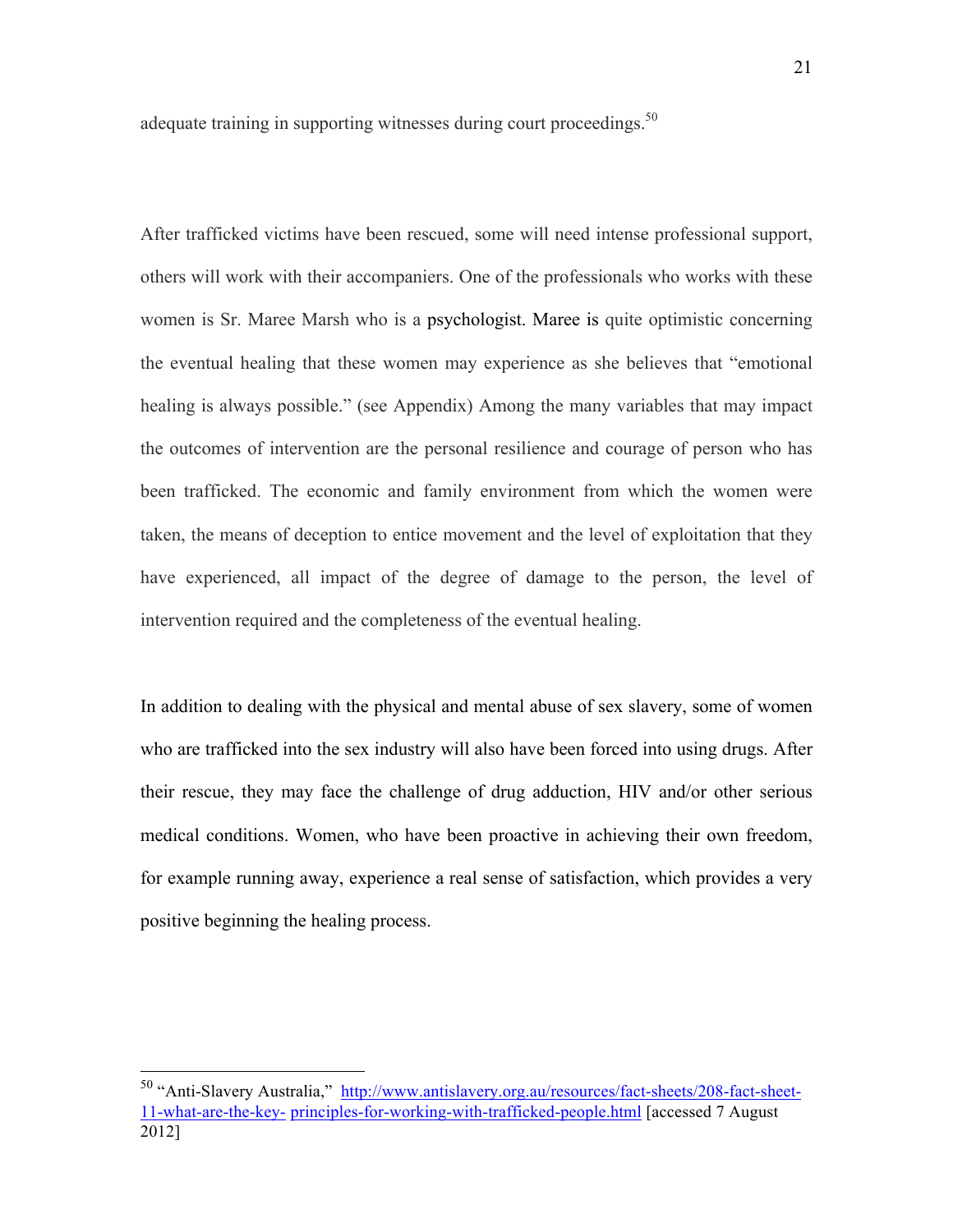A team of professionals and including police, Immigration Department, other government officials, doctors and psychologists are required to support rescued women. The quality of support they offer can either intensify the trauma or contribute to the healing. Some of the difficulties that may compound the suffering include: obtaining Protection Visas, mistrust in the victims story or failure to obtain compensation.

The most effective way to achieve healing is place the rescued woman in a loving and supportive environment. It is important to allow individuals to verbalise their emotions whilst respecting the implications of the trauma that they have experienced. Quality and holistic counseling, sensitivity in working through the women's experiences and reestablishing trust are essential in working towards healing. Some women 'move on' to establish positive relationships and fulfilling lives, despite hurtful memories. Other survivors will experience financial and emotional hardships, some will return to the sex industry in order to earn a living, still others retrain in search of different employment opportunities.

During my research for this paper one of the most compelling quotes that I read is the following statement from two women who had been held captive in a situation of domestic servitude. They had been kept in slave-like condition in an Australian Consulate. After being rescued, "the young women have expressed surprise that Australians are concerned that they are the victims of a crime; their case worker suggests that this affirmation of the young women's rights has been a significant milestone in their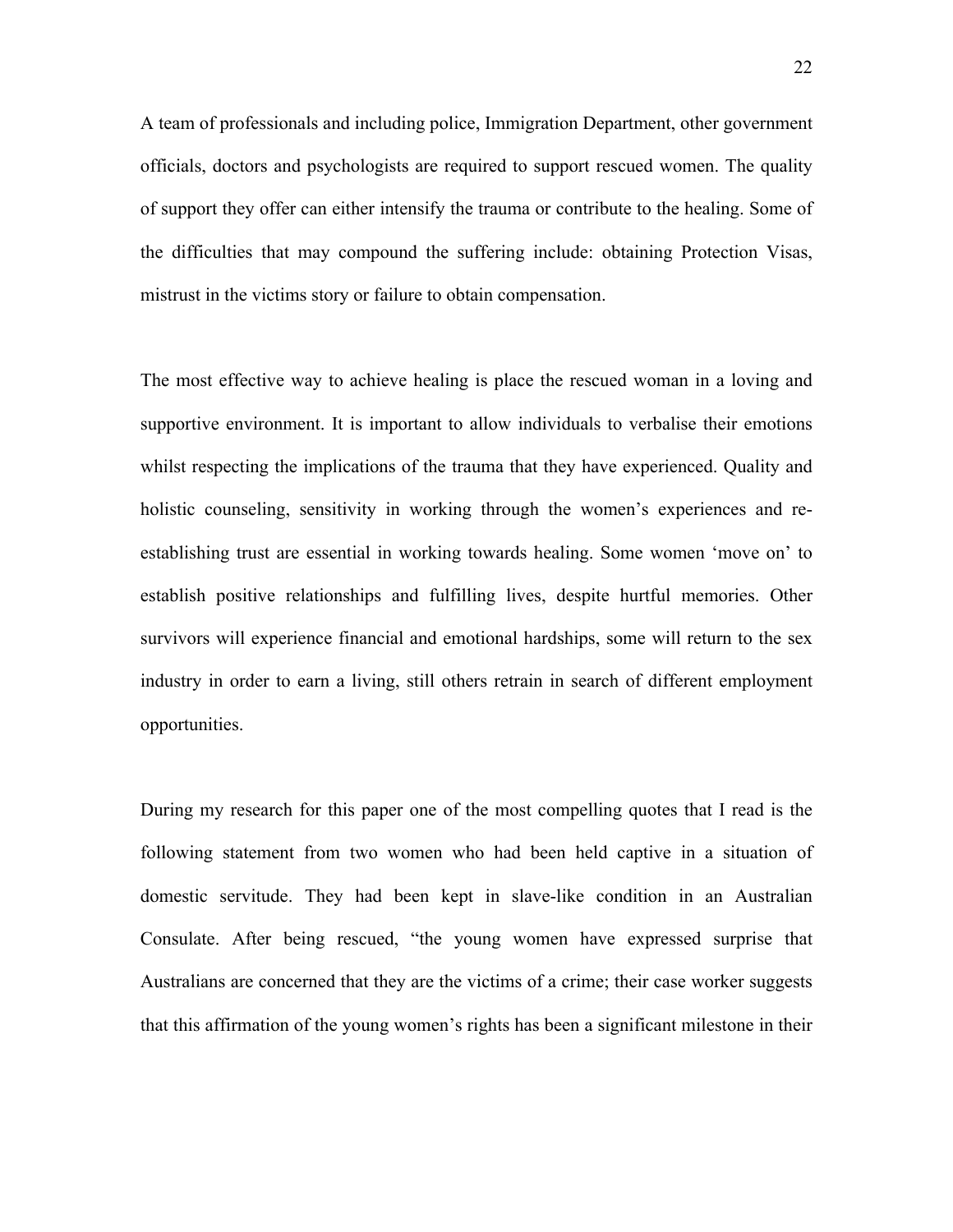healing journey."<sup>51</sup> Again, I am astounded that any person could treat these young women in this inhumane manner and no less confounded that these women would be surprised by the compassion of their rescuers. Hopefully their process of rehabilitation will demonstrate to them that there are many good people who are concerned for the welfare of others.

The deepest human desires are for life, dignity, freedom, relationships and fulfillment. Freedom enables a person to "reach beyond themselves" embracing others through love.<sup>52</sup> These are the basic tenants of Christian Anthropology. The human person is created as communal being, for relationship with other people and with God. The greatest human desire and freedom lies in people's capacity for God, for God alone is life and unsurpassable fullness."<sup>53</sup> Christian Pastoral Care aims to fulfill these outcomes achieving holistic wellbeing for those it serves.

Christian Pastoral Care is designed to communicate the compassion and care of a creative and sustaining God. It is concerned with the growth and development of human potential, health, well-being and human good.<sup>54</sup> Pastoral care concerns itself with rehabilitation and transformation of individuals, realizing that it is "the redemptive power of God"

 <sup>51</sup> Maree Marsh, *Proceeds of Crime Progress Act 2002 Progress Report Two June 2012* (Australia: ACRATH 2012) 7

<sup>52</sup> Sachs, *The Christian Vision of Humanity Basic Christian Anthropology*, 31

<sup>53</sup> Sachs, *The Christian Vision of Humanity Basic Christian Anthropology*, 32

<sup>54</sup> Donald Browning, *Clinical Handbook of Pastoral Counseling, Vol.,1* of *Introduction to Pastoral Counseling* ed. Robert J Wicks, Richard D. Parsons and Donald Capps (New York and Mahwah: Paulist Press 1993) 9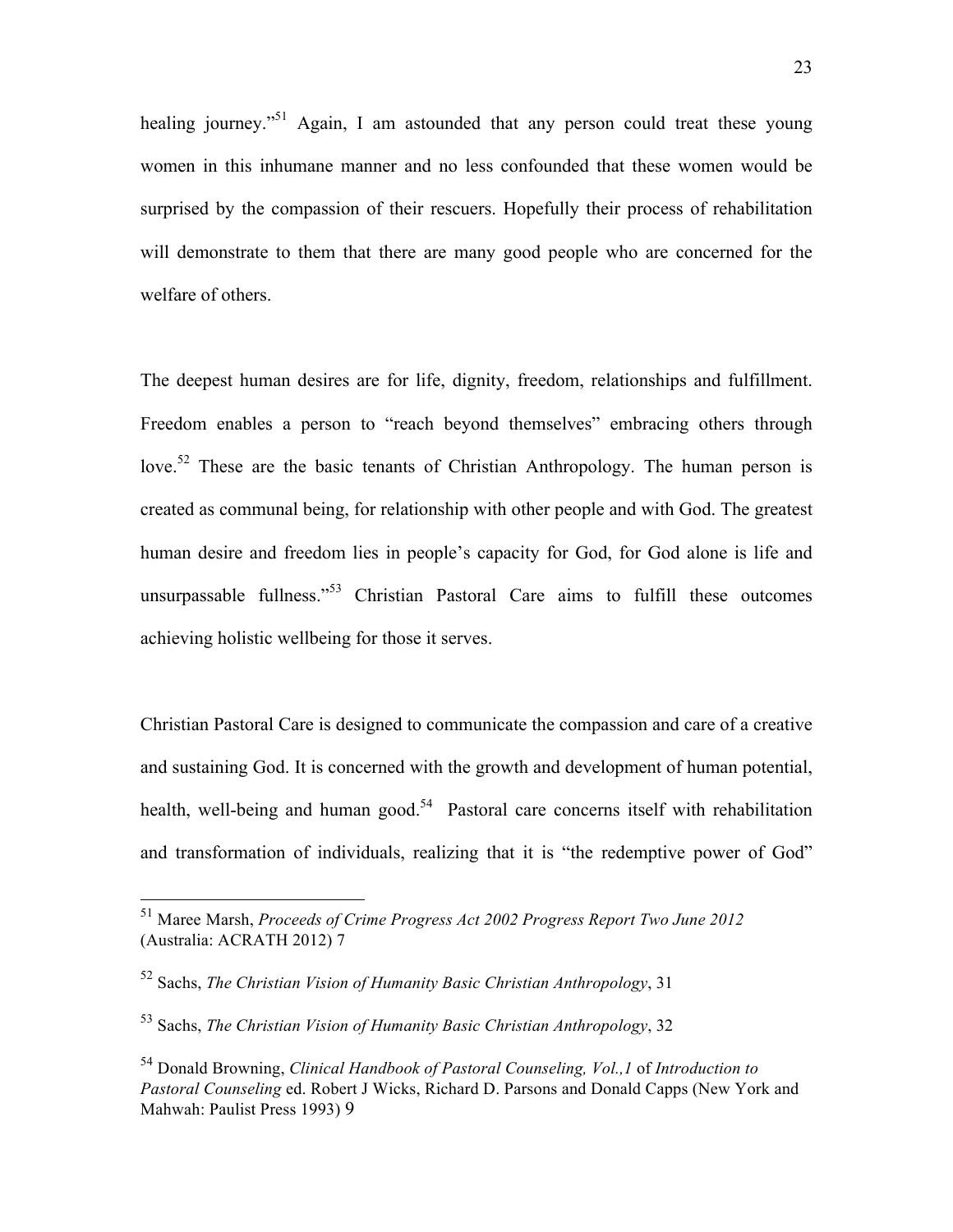working through the counselor that enables the rescued woman to begin the healing process.<sup>55</sup> In the extraordinary moments of interpersonal connection where a Christian accompanier or a counselor recognizes their role in the emotional healing process they have experienced the grace of God.<sup>56</sup>

In Jesus crucifixion, we see human suffering at its worst and in contrast, the resurrection displays the omnipotence of God who is able to transform the darkest moment into renewed hope for humanity. For Christians human suffering such as that experienced by women sold into sex slavery can be seen in the light of Jesus' Crucifixion. Suffering then can find its fullest meaning and value in the new life God creates through resurrection. 57 God who is able to resurrect Jesus and heal, as revealed in numerous gospel accounts, is mediated through the accompaniment and counseling of ACRATH members who, open to God are able to pass on the love of the divine that brings humanity to fulfillment.<sup>58</sup> Within the context of ordinary everyday life it is possible to discover the depth of the Divine and the unique capacity of transcendent persons to develop the liberating relationships desired by  $God<sup>59</sup>$ , inspired by the Holy Spirit.

People naturally feel the desire to love others genuinely because the vocation to love is planted within the human heart and mind by God. Through the life of Jesus Christ,

 <sup>55</sup> Browning, *Clinical Handbook of Pastoral Counseling,* 9-12

<sup>56</sup> Sachs, *The Christian Vision of Humanity Basic Christian Anthropology*, 73

<sup>57</sup> L. Rulla, *Anthropology of the Christian Vocation*. Vol. I (Rome: Gregorian University Press. 1986) 61

<sup>58</sup> Sachs, *The Christian Vision of Humanity Basic Christian Anthropology*, 57

<sup>59</sup> Sachs, *The Christian Vision of Humanity Basic Christian Anthropology*, 57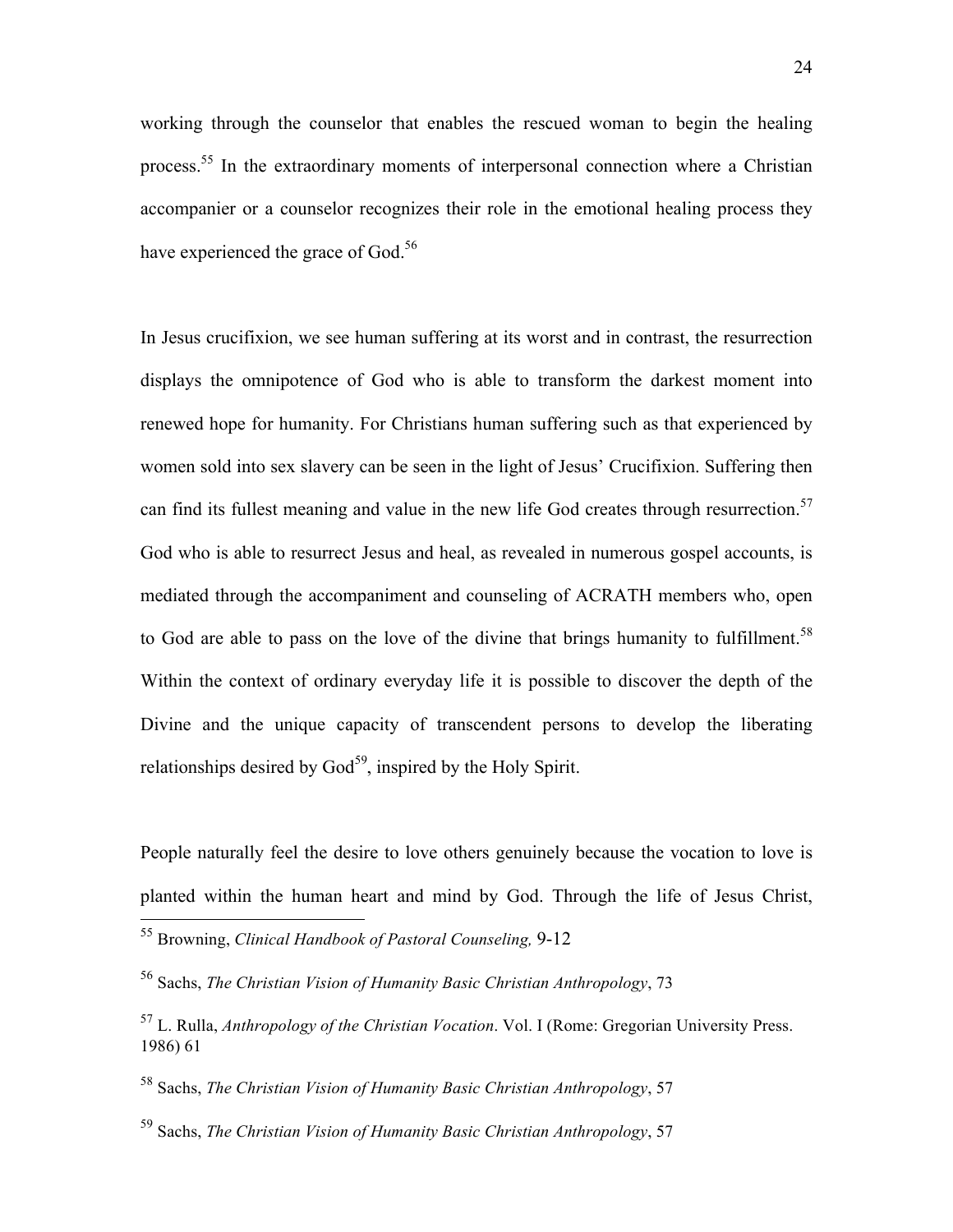humanity sees the potential for loving relationships, which fulfill God's ultimate dream for humanity.<sup>60</sup> One of the distinct features of the human person is the ability to delight in, appreciate and care for other creatures including people.<sup>61</sup> Naturally this translates into the desire to alleviate the suffering of others and become a means of healing to the victims of Human Trafficking.

My involvement in this issue to date has been in the educational setting. As Director of Faith and Religious Education at Faithful Companions of Jesus (FCJ) College, Benalla, I have been able to harness my passion for raising awareness regarding Human Trafficking. I have included this issue in the Year Twelve, Religion and Society Ethics, Curriculum, where students study Human Trafficking as a contemporary ethical issue in stark contrast to Christian beliefs concerning the nature of human life and relationships. In the Years Seven and Nine I have included Seminar days where respect for others, particularly in the areas of gender and sexuality is the key focus. I have mentored the teachers who were directly involved but have not spoken formally on this topic before my presentation at Catholic Theological College, August 2012. I have however, shared my concerns regarding human trafficking in Australia, with my family and friends.

The importance of education cannot be overestimated. As an educator in a Catholic secondary school, my role in raising the students' awareness of human trafficking within Australia is significant. Students who are outraged by the injustices they study will share

 <sup>60</sup> Benedict XVI, "Caritas in Veritate," Encyclical Letter (2009) n.1

<sup>61</sup> Sachs, *The Christian Vision of Humanity Basic Christian Anthropology*, 209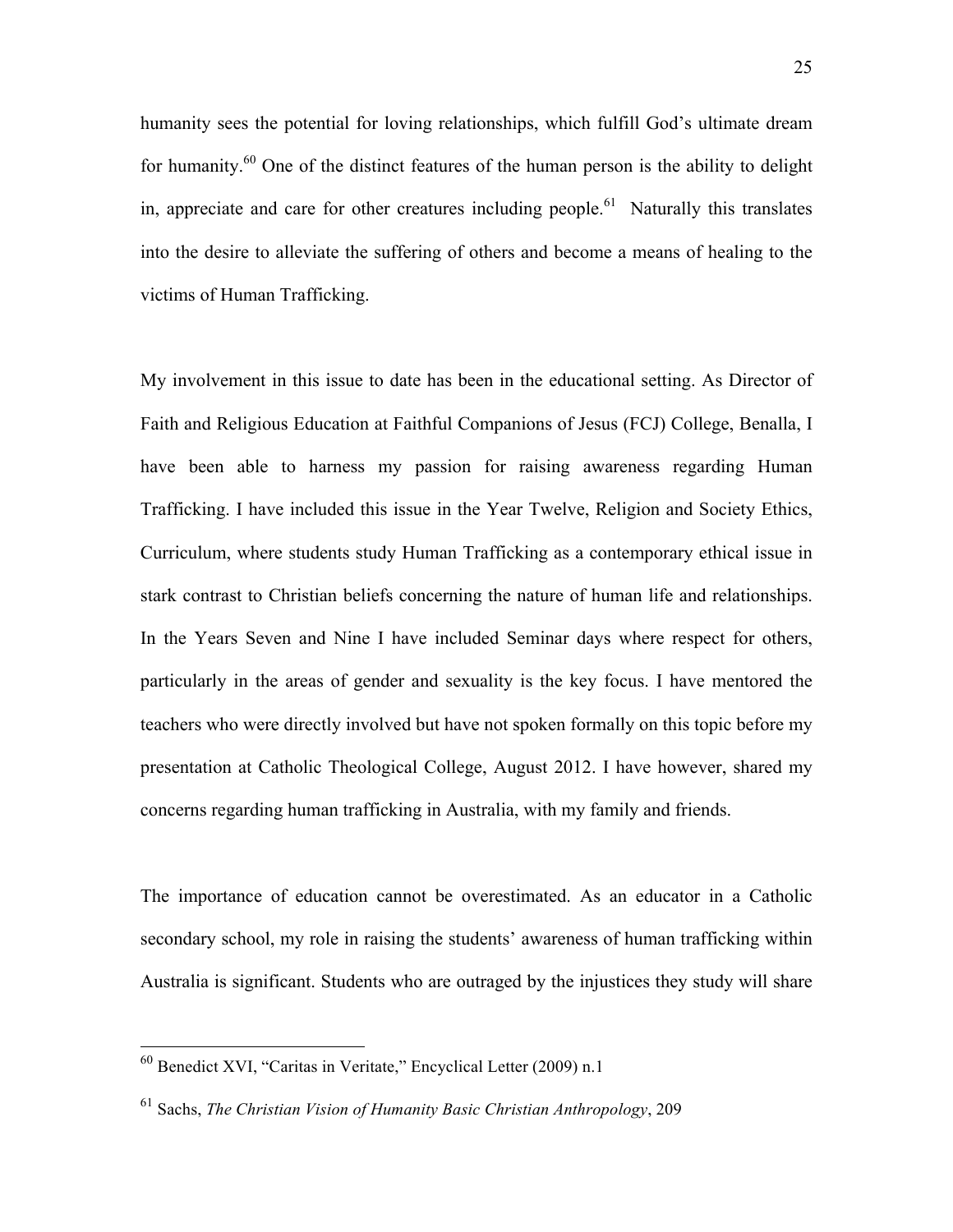their knowledge with their family and friends. Greater community awareness, in general, will promote the identification of illegal situations and therefore the possibility of prosecuting traffickers. Education regarding the dignity of human life, empathy with the other and understanding human connectedness has the potential to change community perceptions. A woman trafficked into prostitution is a person who experiences suffering in the same manner as any other person does. She is someone's daughter or sister.<sup>62</sup> Ultimately the goal of both education and advocacy is, I believe, to eliminate the demand for paid sex as trafficking arises from a sense of financial greed, power and a corruption. Education also plays an imperative role in increasing empathy towards victims of trafficking.

When society is in decline the true strength and values of people often play a redemptive role restoring the injustice through self-sacrificing love.<sup>63</sup> A Christian group such as ACRATH, takes this initiative making a significant difference in the lives of women rescued from trafficking. In his first Encyclical Letter, "God is love" Benedict XVI writes: "everything has its origin in God's love, everything is shaped by it, everything is directed towards it. Love is God's greatest gift to humanity, it is his promise and our hope."<sup>64</sup> I would like to conclude by endorsing these remarks with respect to human trafficking. The intervention and healing work done by ACRATH, as I explained earlier, has its origin in God's love. The future of trafficked women and the degree to which they

 <sup>62</sup> "ACRATH Australian Catholic Religious Against Trafficking in Humans."

<sup>63</sup> Bernard Lonergan, *Method in Theology* (New York: Herder & Herder, 1972), 55

<sup>64</sup> Benedict XVI, "Caritas in Veritate," Encyclical Letter (2009) n.1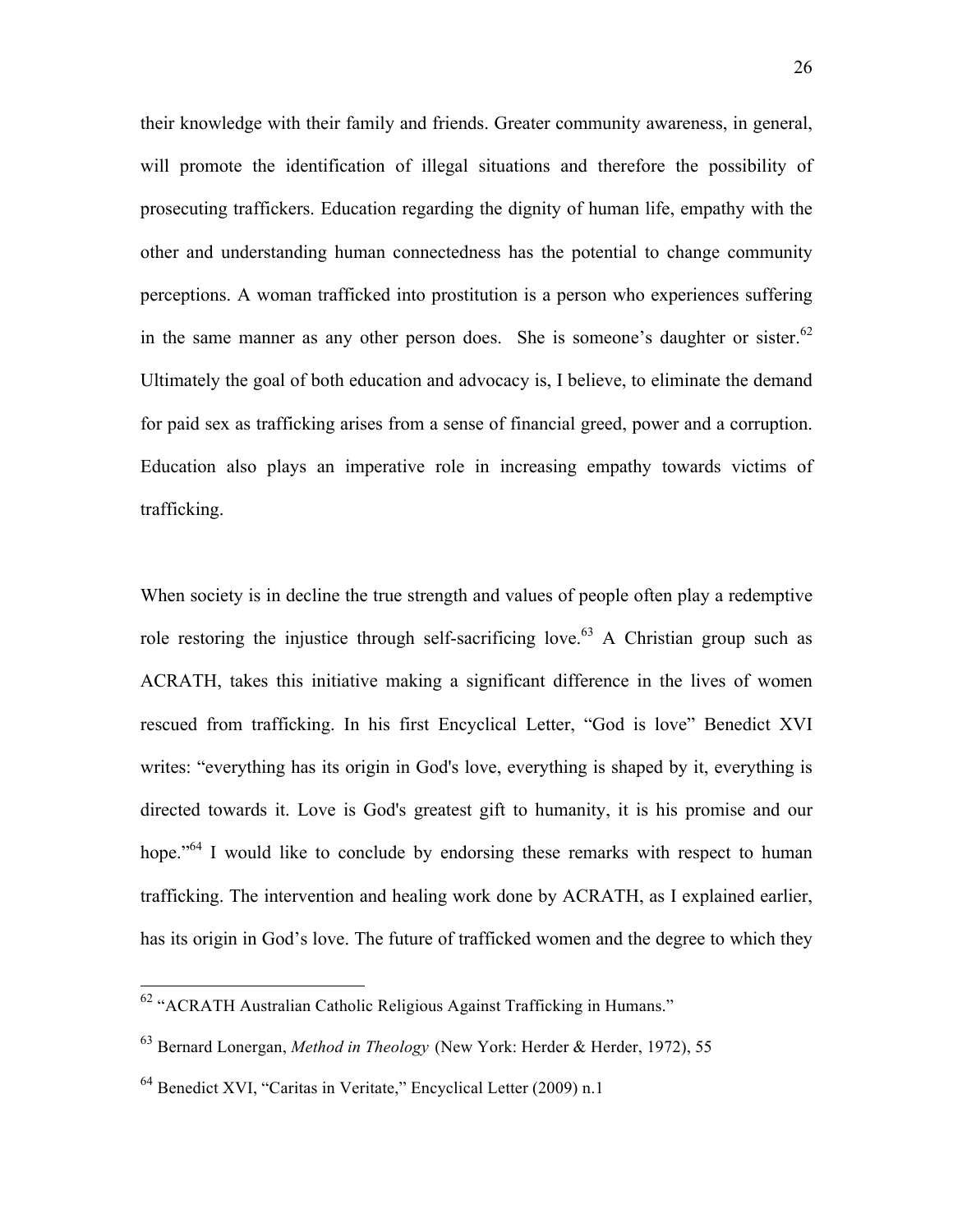will be healed is I believe, largely dependent on the quality of the intervening counseling and accompaniment that they receive. The greatest gift they receive is the affirmation and love of those supporting them and is certainly their hope for the future.

When confronted with abuse of human dignity, which I have described above one can choose to ignore the issue, to be informed and support others in their address of this grave injustice or to become personally involved. I have chosen later option because incensed by this wrong I can play my part reducing the future impact through education. Education has the potential to achieve a ripple effect within the community where once informed, a person will go on to inform others. ACRATH has chosen advocacy, awareness raising, accompaniment and counseling. When Christians work together to overcome violations of Christian anthropology they begin to reflect the image of the Trinitarian God who is a community of love.<sup>65</sup> Christians are called to a discipleship in concrete dimensions<sup>66</sup> through practical and spiritual ways and by opening themselves in love<sup>67</sup> to the oppressed and abused. Relationships of selfless, genuine love are the only solution to injustice in the world because it is God's way. God is love. (1Jn 4:8)

 $65$  John Paul II "Compendium of the Social Doctrine of the Church" (2004) 111a #34

<sup>66</sup> Sachs, *The Christian Vision of Humanity Basic Christian Anthropology*, 105

<sup>67</sup> Rulla, *Anthropology of the Christian Vocation*, 35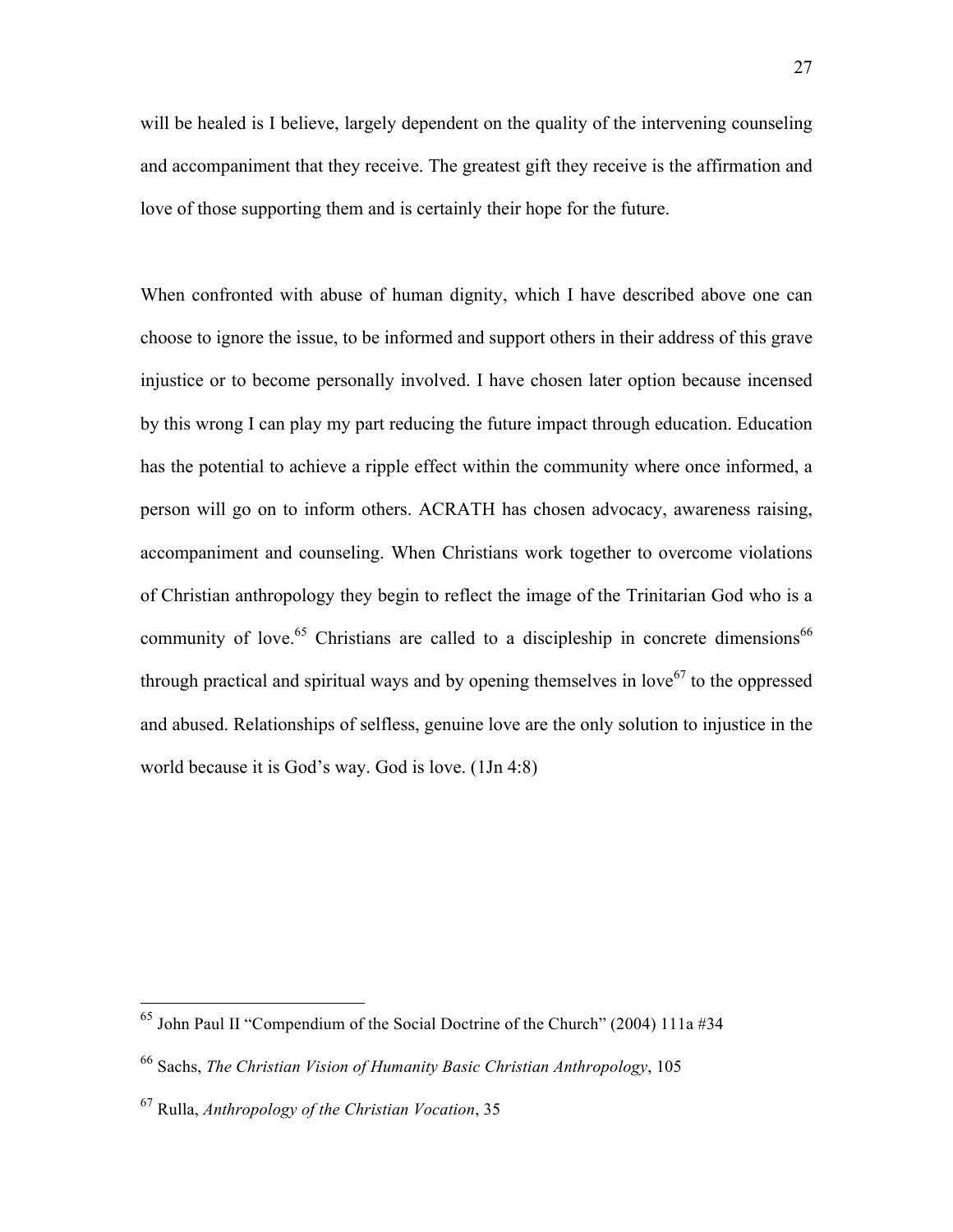### **Bibliography**

"ACRATH Australian Catholic Religious Against Trafficking in Humans Website" http://acrath.org.au/ [accessed 7 August 2012].

"Anti-Slavery Australia" http://www.antislavery.org.au/resources [accessed 7 August 2012].

Australia Government Attorney- General's Department. "People Trafficking" http://www.ag.gov.au/Peopletrafficking/Pages/default.aspx [accessed 28 September 2012].

Benedict XVI, "Caritas in Veritate," Encyclical Letter file:///Volumes/UserData/Users/Jane.Branigan/Desktop/%22Caritas%20in%20veritate%2  $2\frac{6}{2}$ %20Encyclical%20Letter%20of%20His%20Holiness%20Benedict%20XVI.webarchive [accessed 9 October 2012].

Brown, Raymond E., Joseph Fitzmeyer, Roland Murphy, eds. *The New Jerome Biblical Commentary* (U.S.A.: Prentice Press 1990)

Browning, Donald. *Clinical Handbook of Pastoral Counseling, Vol.,1* of *Introduction to Pastoral Counseling* ed. Robert J Wicks, Richard D. Parsons and Donald Capps (New York and Mahwah: Paulist Press 1993)

"Catholic Social Services Australia"

http://catholicsocialservices.org.au/Catholic\_Social\_Teaching [accessed 28 September 2012].

Carolan, Christine and Marsh, Maree. *Media Release Canberra* (Australia: 16th August ACRATH 2012)

Hughes, Donna "Best Practices to Address the Demand Side of Sex Trafficking" http://www.uri.edu/artsci/wms/hughes/demand\_sex\_trafficking.pdf [accessed 27 October 2012]

"Human Trafficking" http://www.humantrafficking.org/countries/australia [accessed 7 August 2012].

John Paul II "Compendium of the Social Doctrine of the Church" http://www.vatican.va/roman\_curia/pontifical\_councils/justpeace/documents/rc\_pc\_justp eace\_doc\_20060526\_compendio-dott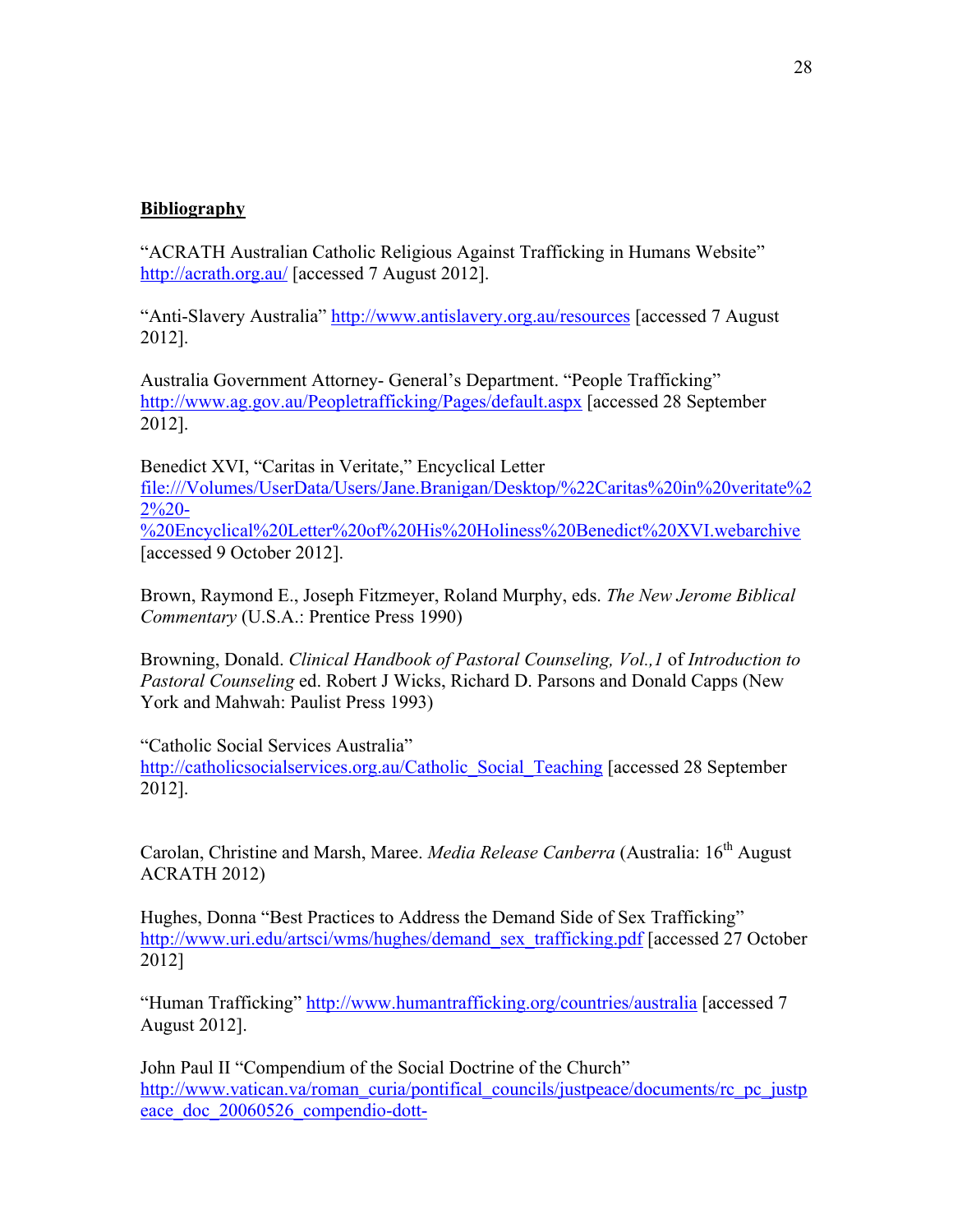soc\_en.html#Trinitarian%20love,%20the%20origin%20and%20goal%20of%20the%20h uman%20person [accessed 31 October 2012].

John Paul II "Opening Address at the Puebla Conference" 1979 http://www.ewtn.com/library/PAPALDOC/JP791228.htm [accessed 28 September 2012].

Lonergan, Bernard *Method in Theology* (New York: Herder & Herder, 1972).

Marsh, Maree. *Proceeds of Crime Progress Act 2002 Progress Report Two June 2012* (Australia: ACRATH 2012)

Mercy International Association. http://www.mercyworld.org/ [accessed 10 September 2012].

Ngozi Ezeilo, Joy. *Report of the Special Rapporteur on trafficking in persons, especially women and children* (Human Rights Council: United Nations 2012)

Paul VI, "Gaudium et Specs," Pastoral Constitution on the Church in the modern world December 7, 1965 http://www.vatican.va/archive/hist\_councils/ii\_vatican\_council/documents/vat-

ii const 19651207 gaudium-et-spes en.html [accessed 10 October 2012].

"Project Respect: Women Matter" http://projectrespect.org.au/[accessed August 2012].

Romero, Oscar. "Fourth Pastoral Letter of Archbishop Romero, Feast of the Transfiguration, August 6, 1979" http://www.romerotrust.org.uk/index.php?nuc=content&id=12 [accessed 31 October 2012].

Rulla, L.A., *Anthropology of the Christian Vocation*. Vol. I (Rome: Gregorian University Press. 1986)

Sachs, John R. *The Christian Vision of Humanity Basic Christian Anthropology.*  Minnesota: Collegeville 1991

The Jammed http://www.imdb.com/title/tt0791178/ [accessed 8 August 2012].

Twomey, Gerald. S., "Pope John Paul lI and the Preferential Option for the Poor" http://www.stjohns.edu/media/3/97fd56419dcf4870803f29285db89f4f.pdf [accessed 30 October 2012].

Yen, Iris. "Of Vice and Men: A New Approach to Eradicating Sex Trafficking by Reducing Male Demand through Educational Programs and Abolitionist Legislation" http://streetlighttucson.com/images/page\_images/resources/Of%20Vice%20&%20Men% 20Reducing%20Demand.pdf [accessed 26 October 2012].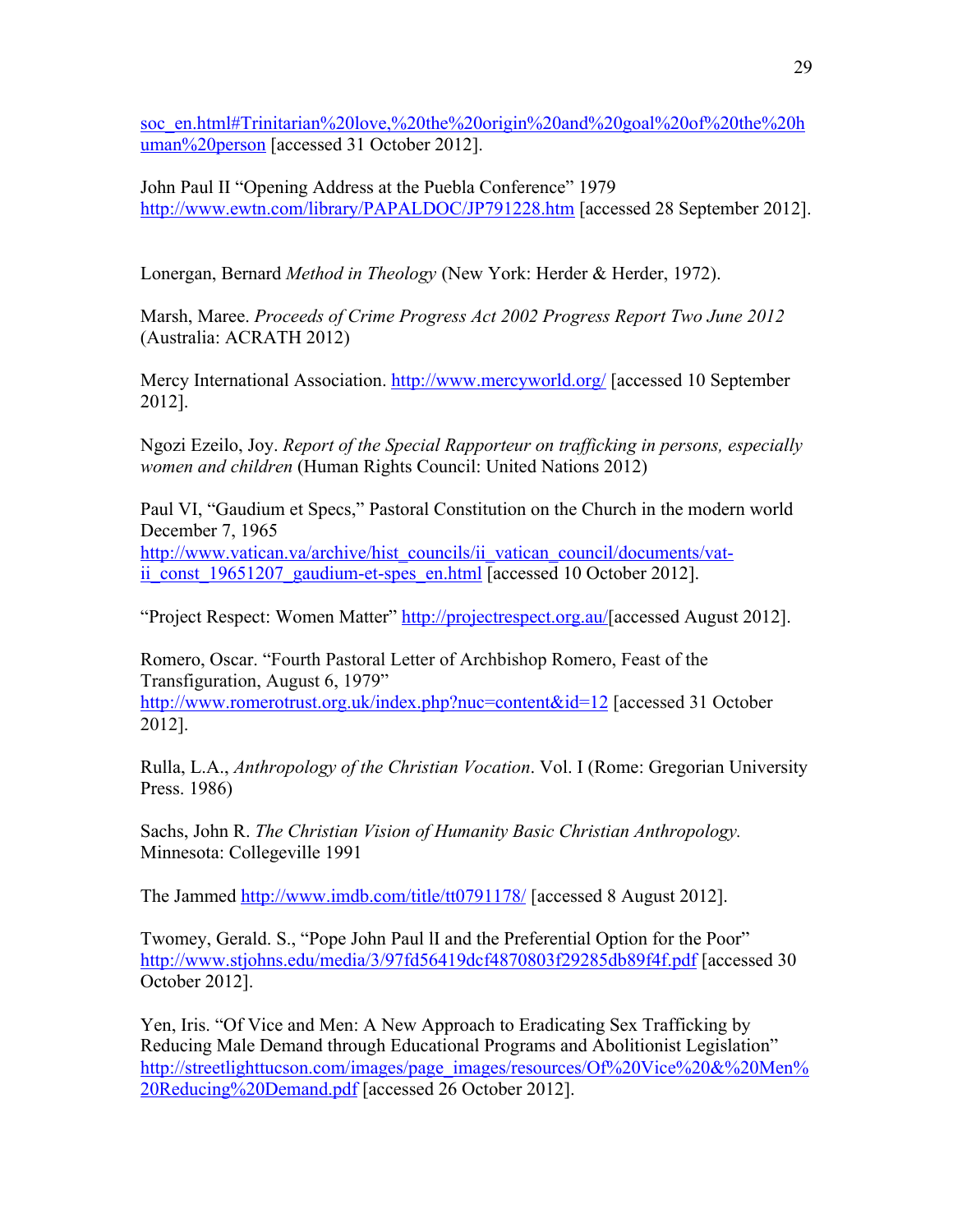#### **Interviews**

Dr. Maree Marsh ACRATH Psychologist (see Appendix)

Dr. Therese Power R.S.M. ACRATH Accompanier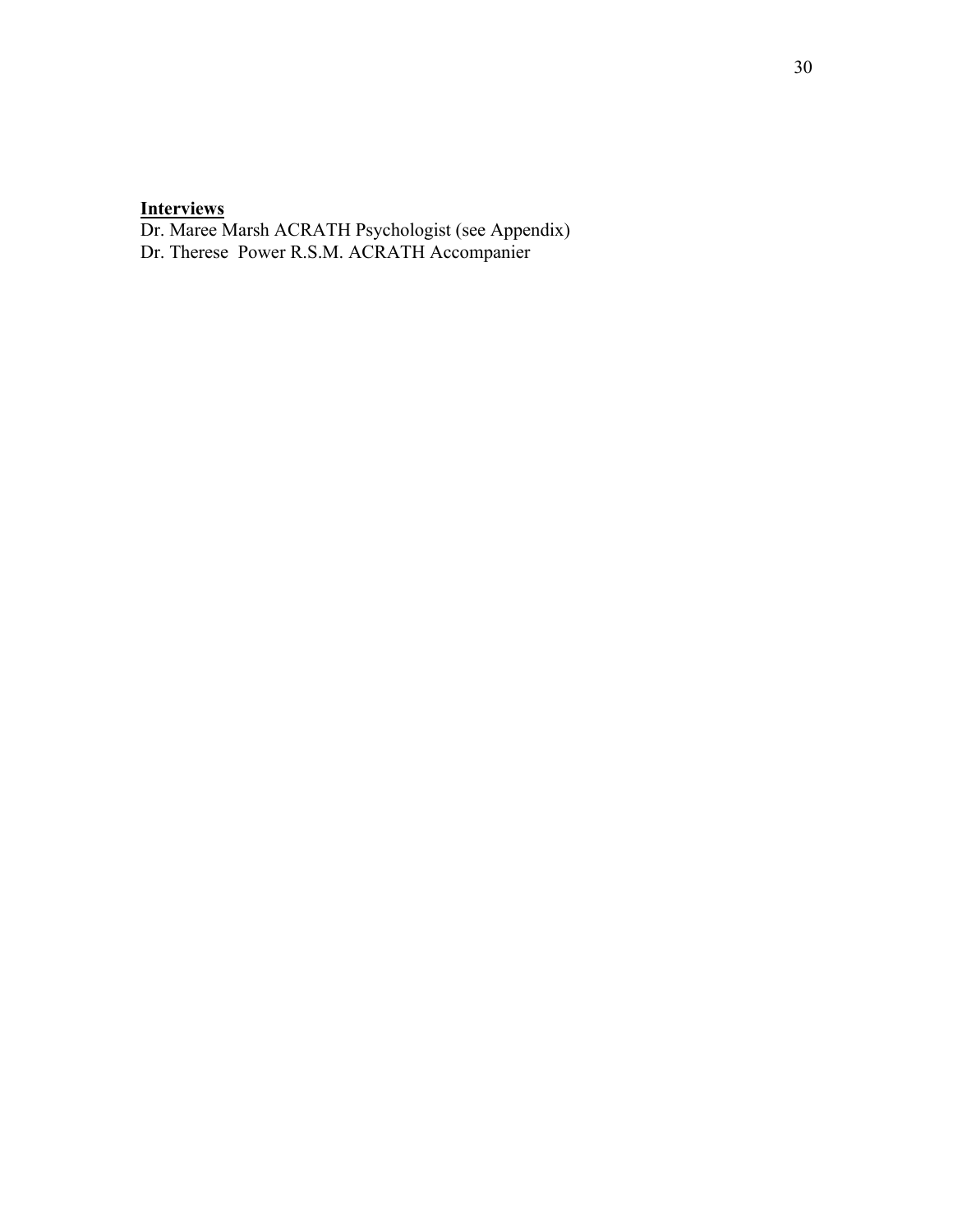### **APPENDIX**

Interview with: **Dr. Maree Marsh ACRATH Psychologist**

### **Jane:** *Do you believe that mental (emotional) healing is possible for women who have been rescued from trafficking into Sex Slavery? What are the most significant obstacles to their healing?*

#### **Maree:**

I would always say that emotional healing is possible. I have seen incredible resilience and courage in some of the young women and men I have met. However, for many of the survivors it is a very challenging journey. A few survivors manage to get on with life and live full productive lives in good relationships, albeit knowing that there is painful part of their life that will always be with them. Others struggle financially and emotionally. Some continue in sex work as this is the only occupation they know - and it pays quite well. Others re-train but know they carry a vulnerability that every now and again shows itself.

 There are many variables in the healing process. Some of these variables are obstacles to their healing.

These include factors in the individual's emotional makeup and personal resiliency. Childhood experiences including poverty, level of deprivation, parental support, family security/safety and alternative job opportunities are variables in the healing process. If childhood has been very challenging the healing is compounded as the individual faces healing from childhood experiences as well as sex slavery.

Factors surrounding the original drawing into sex slavery are another variable. Some of these factors include the level of deception: whether the individual was tricked into believing the job was to be a kitchen-hand, waitress, nanny etc or whether the individuals knew they would be working in the sex industry.

Others variables relate to the living conditions of their slavery and/or whether drug taking was an enforced practice in their captivity. For those who have been forced into drugs the journey towards healing is much more difficult. Not only do the survivors have the challenge of managing the addiction they may have HIV and/or other life threatening illnesses. Healing may also depend on the length of time the individual was in sexual slavery. However, this is not always the case as some individuals who spent one or two months in sexual slavery can be as deeply traumatised as those who spent one or two years.

Other variables relate to the level of personal agency in leaving the slave-like conditions. For individuals who, despite great danger, take the opportunity to run away, there is a